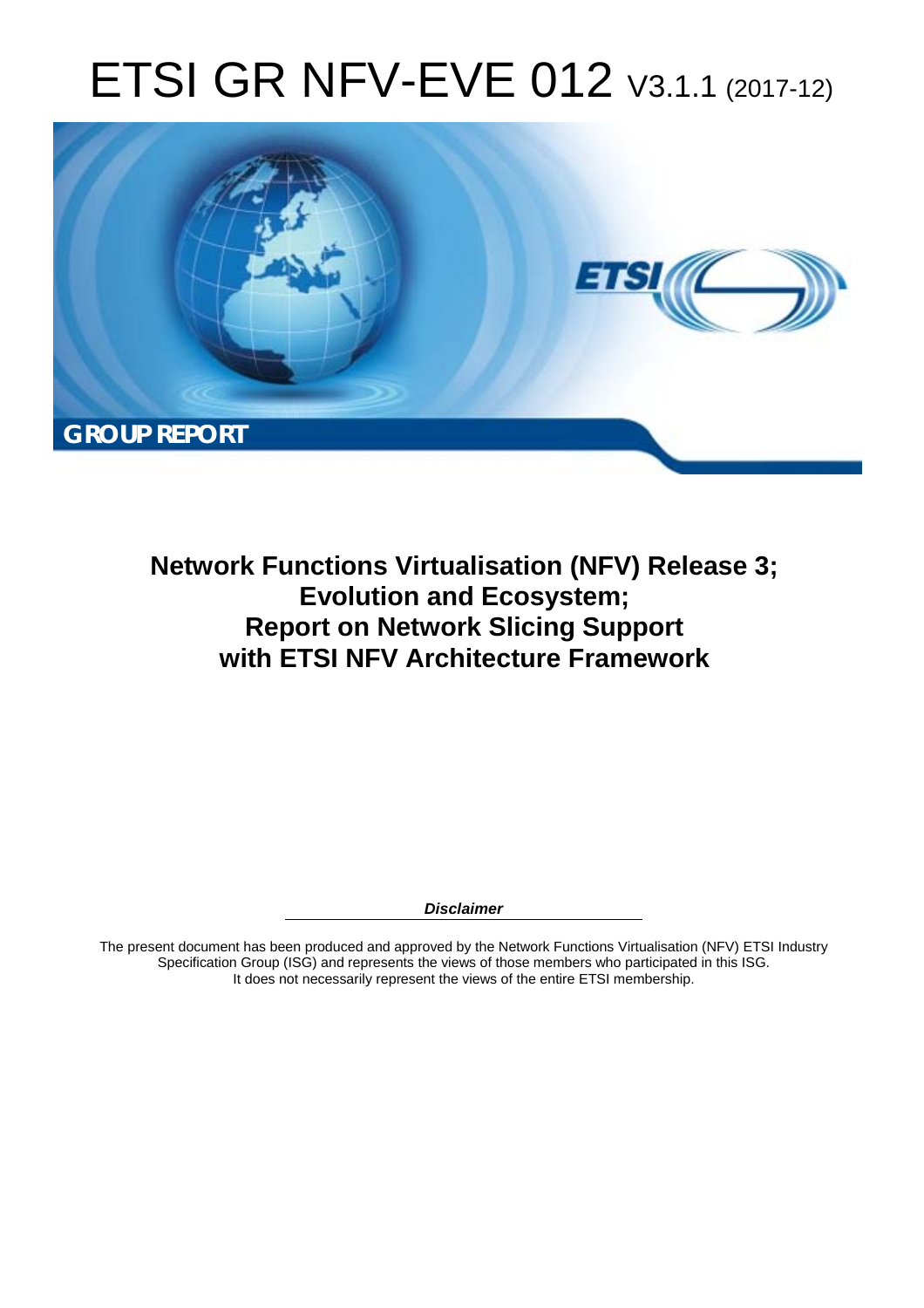Reference

DGR/NFV-EVE012

Keywords

network, NFV, slicing

#### *ETSI*

#### 650 Route des Lucioles F-06921 Sophia Antipolis Cedex - FRANCE

Tel.: +33 4 92 94 42 00 Fax: +33 4 93 65 47 16

Siret N° 348 623 562 00017 - NAF 742 C Association à but non lucratif enregistrée à la Sous-Préfecture de Grasse (06) N° 7803/88

#### *Important notice*

The present document can be downloaded from: <http://www.etsi.org/standards-search>

The present document may be made available in electronic versions and/or in print. The content of any electronic and/or print versions of the present document shall not be modified without the prior written authorization of ETSI. In case of any existing or perceived difference in contents between such versions and/or in print, the only prevailing document is the print of the Portable Document Format (PDF) version kept on a specific network drive within ETSI Secretariat.

Users of the present document should be aware that the document may be subject to revision or change of status. Information on the current status of this and other ETSI documents is available at <https://portal.etsi.org/TB/ETSIDeliverableStatus.aspx>

If you find errors in the present document, please send your comment to one of the following services: <https://portal.etsi.org/People/CommiteeSupportStaff.aspx>

#### *Copyright Notification*

No part may be reproduced or utilized in any form or by any means, electronic or mechanical, including photocopying and microfilm except as authorized by written permission of ETSI. The content of the PDF version shall not be modified without the written authorization of ETSI. The copyright and the foregoing restriction extend to reproduction in all media.

> © ETSI 2017. All rights reserved.

**DECT**TM, **PLUGTESTS**TM, **UMTS**TM and the ETSI logo are trademarks of ETSI registered for the benefit of its Members. **3GPP**TM and **LTE**™ are trademarks of ETSI registered for the benefit of its Members and of the 3GPP Organizational Partners. **oneM2M** logo is protected for the benefit of its Members.

**GSM**® and the GSM logo are trademarks registered and owned by the GSM Association.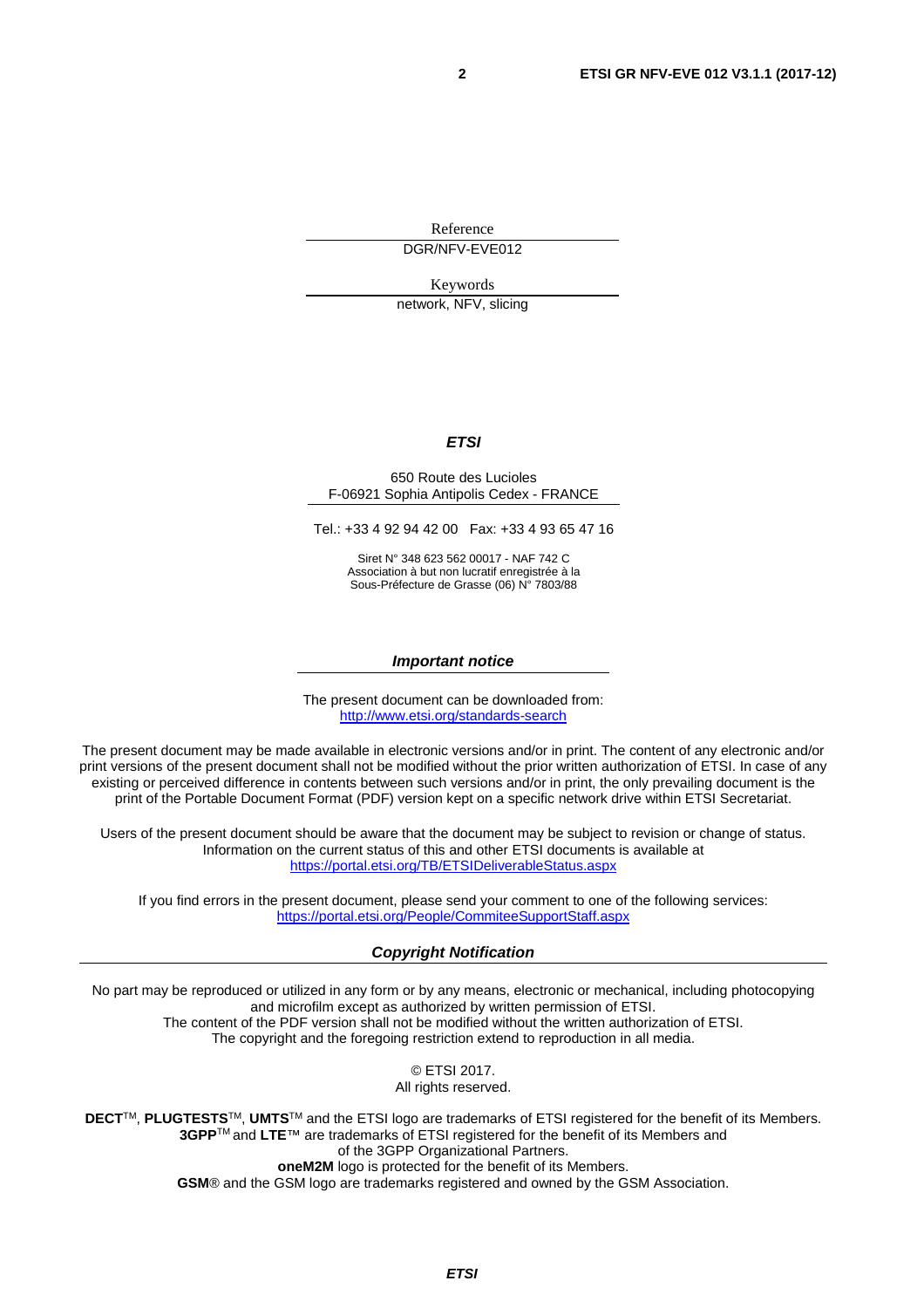# Contents

| $\bf{l}$               |                                                                             |  |  |  |
|------------------------|-----------------------------------------------------------------------------|--|--|--|
| 2                      |                                                                             |  |  |  |
| 2.1                    |                                                                             |  |  |  |
| 2.2                    |                                                                             |  |  |  |
| 3                      |                                                                             |  |  |  |
| 3.1                    |                                                                             |  |  |  |
| 3.2                    |                                                                             |  |  |  |
| $\overline{4}$         |                                                                             |  |  |  |
| 4.1                    |                                                                             |  |  |  |
| 4.2                    |                                                                             |  |  |  |
| 4.2.1<br>4.2.2         |                                                                             |  |  |  |
| 4.2.2.1                |                                                                             |  |  |  |
| 4.2.3                  |                                                                             |  |  |  |
| 4.2.3.1                |                                                                             |  |  |  |
| 4.2.3.2                |                                                                             |  |  |  |
| 4.2.3.2.1              |                                                                             |  |  |  |
| 4.2.3.2.2<br>4.2.3.2.3 |                                                                             |  |  |  |
| 4.2.4                  |                                                                             |  |  |  |
| 4.2.4.1                | Network slicing abstraction and resource control from the ONF perspective14 |  |  |  |
| 4.2.4.2                |                                                                             |  |  |  |
| 4.3                    |                                                                             |  |  |  |
| 5                      |                                                                             |  |  |  |
| 5.1                    |                                                                             |  |  |  |
| 5.2                    |                                                                             |  |  |  |
| 5.2.1                  |                                                                             |  |  |  |
| 5.2.2                  |                                                                             |  |  |  |
| 5.2.3<br>5.2.4         |                                                                             |  |  |  |
| 5.2.5                  |                                                                             |  |  |  |
| 5.3                    |                                                                             |  |  |  |
| 5.3.1                  |                                                                             |  |  |  |
| 5.3.2                  |                                                                             |  |  |  |
| 5.3.3<br>5.3.4         |                                                                             |  |  |  |
| 5.3.5                  |                                                                             |  |  |  |
| 5.4                    |                                                                             |  |  |  |
| 5.4.1                  |                                                                             |  |  |  |
| 5.4.2                  |                                                                             |  |  |  |
| 5.4.3                  |                                                                             |  |  |  |
| 5.4.4                  |                                                                             |  |  |  |
| 5.4.5<br>5.5           |                                                                             |  |  |  |
| 5.5.1                  |                                                                             |  |  |  |
| 5.5.2                  |                                                                             |  |  |  |
| 5.5.3                  |                                                                             |  |  |  |
| 5.5.4                  |                                                                             |  |  |  |
| 5.5.5                  |                                                                             |  |  |  |
| 5.6<br>5.6.1           |                                                                             |  |  |  |
|                        |                                                                             |  |  |  |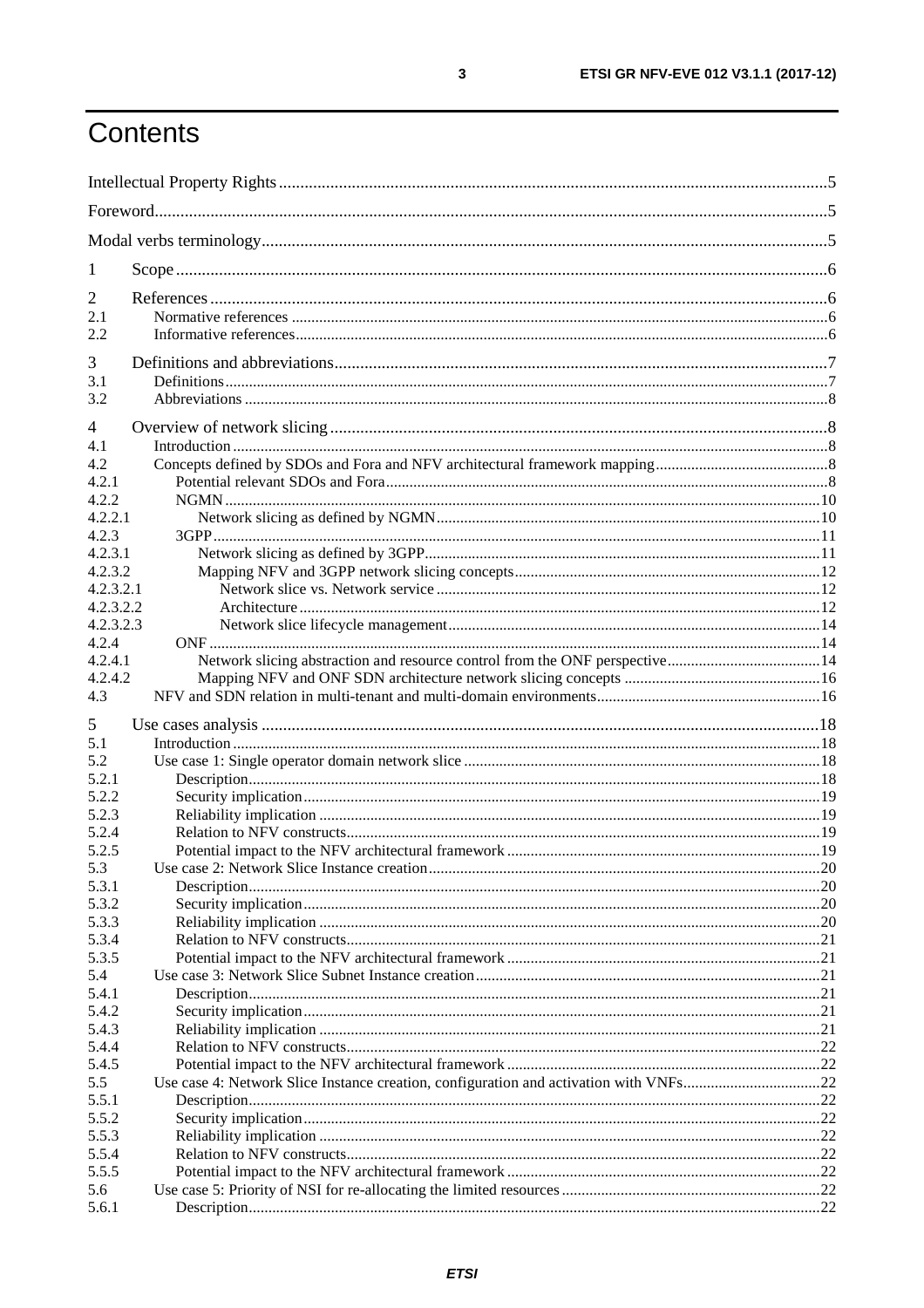| 5.6.2           |  |  |    |  |
|-----------------|--|--|----|--|
| 5.6.3           |  |  |    |  |
| 5.6.4           |  |  |    |  |
| 5.6.5           |  |  |    |  |
| 5.7             |  |  |    |  |
| 5.7.1           |  |  |    |  |
| 5.7.2           |  |  |    |  |
| 5.7.2.0         |  |  |    |  |
| 5.7.2.1         |  |  |    |  |
| 5.7.2.2         |  |  |    |  |
| 5.7.3           |  |  |    |  |
| 5.7.4           |  |  |    |  |
| 5.7.5           |  |  |    |  |
| 5.8             |  |  |    |  |
| 5.8.1           |  |  |    |  |
| 5.8.2           |  |  |    |  |
| 5.8.3           |  |  |    |  |
| 5.8.4           |  |  |    |  |
| 5.8.5           |  |  |    |  |
| 6               |  |  |    |  |
| 6.1             |  |  |    |  |
| 6.1.0           |  |  |    |  |
| 6.1.1           |  |  |    |  |
| 6.1.2           |  |  |    |  |
| 6.1.3           |  |  |    |  |
| 6.2             |  |  |    |  |
| 6.2.0           |  |  |    |  |
| 6.2.1           |  |  |    |  |
| 6.2.2           |  |  |    |  |
| 6.3             |  |  |    |  |
| 6.4             |  |  |    |  |
| 7               |  |  |    |  |
| Annex A:        |  |  |    |  |
| <b>Annex B:</b> |  |  |    |  |
| History         |  |  | 35 |  |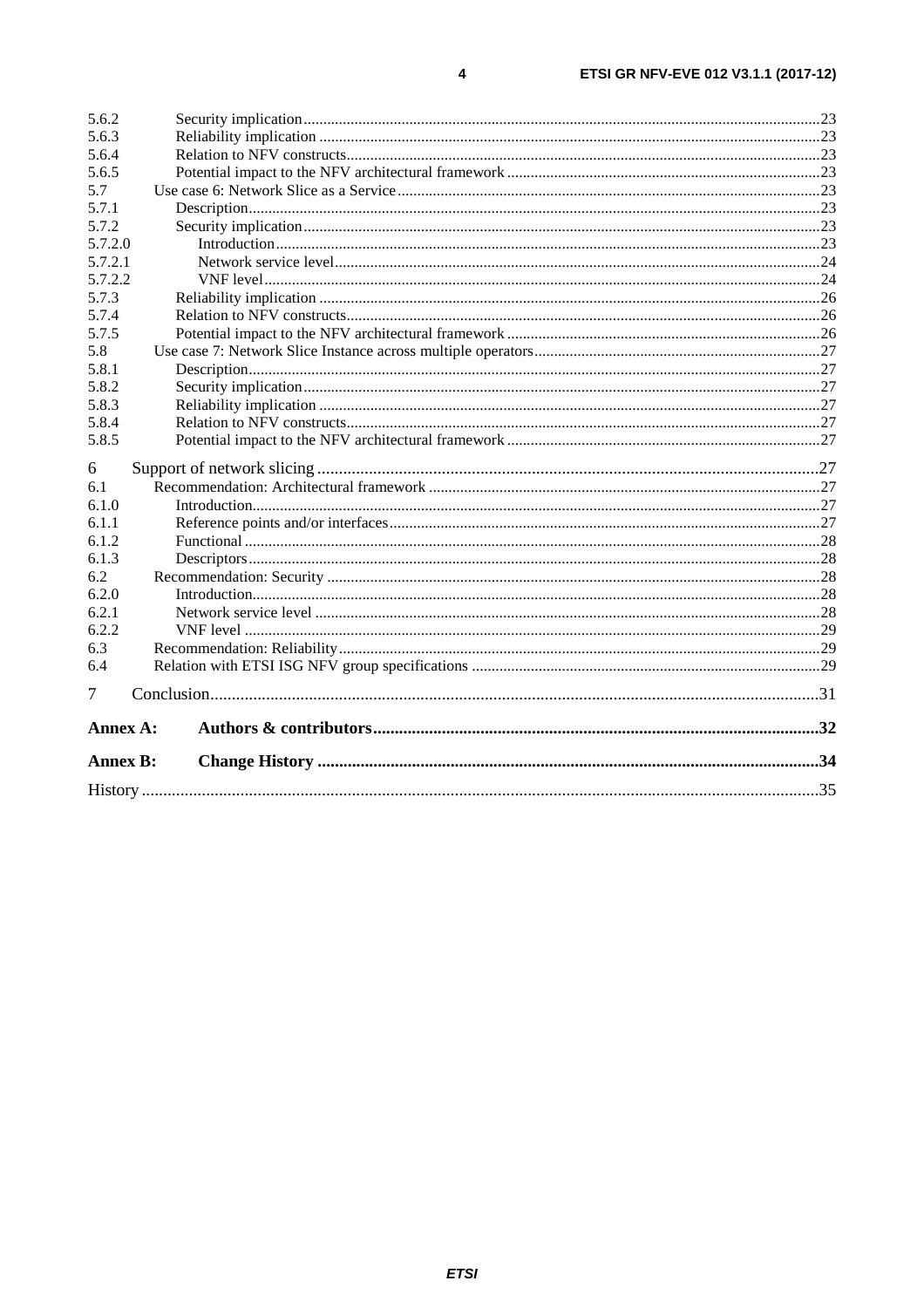# <span id="page-4-0"></span>Intellectual Property Rights

#### Essential patents

IPRs essential or potentially essential to the present document may have been declared to ETSI. The information pertaining to these essential IPRs, if any, is publicly available for **ETSI members and non-members**, and can be found in ETSI SR 000 314: *"Intellectual Property Rights (IPRs); Essential, or potentially Essential, IPRs notified to ETSI in respect of ETSI standards"*, which is available from the ETSI Secretariat. Latest updates are available on the ETSI Web server (<https://ipr.etsi.org/>).

Pursuant to the ETSI IPR Policy, no investigation, including IPR searches, has been carried out by ETSI. No guarantee can be given as to the existence of other IPRs not referenced in ETSI SR 000 314 (or the updates on the ETSI Web server) which are, or may be, or may become, essential to the present document.

#### **Trademarks**

The present document may include trademarks and/or tradenames which are asserted and/or registered by their owners. ETSI claims no ownership of these except for any which are indicated as being the property of ETSI, and conveys no right to use or reproduce any trademark and/or tradename. Mention of those trademarks in the present document does not constitute an endorsement by ETSI of products, services or organizations associated with those trademarks.

# Foreword

This Group Report (GR) has been produced by ETSI Industry Specification Group (ISG) Network Functions Virtualisation (NFV).

# Modal verbs terminology

In the present document "**should**", "**should not**", "**may**", "**need not**", "**will**", "**will not**", "**can**" and "**cannot**" are to be interpreted as described in clause 3.2 of the **ETSI Drafting Rules** (Verbal forms for the expression of provisions).

"**must**" and "**must not**" are **NOT** allowed in ETSI deliverables except when used in direct citation.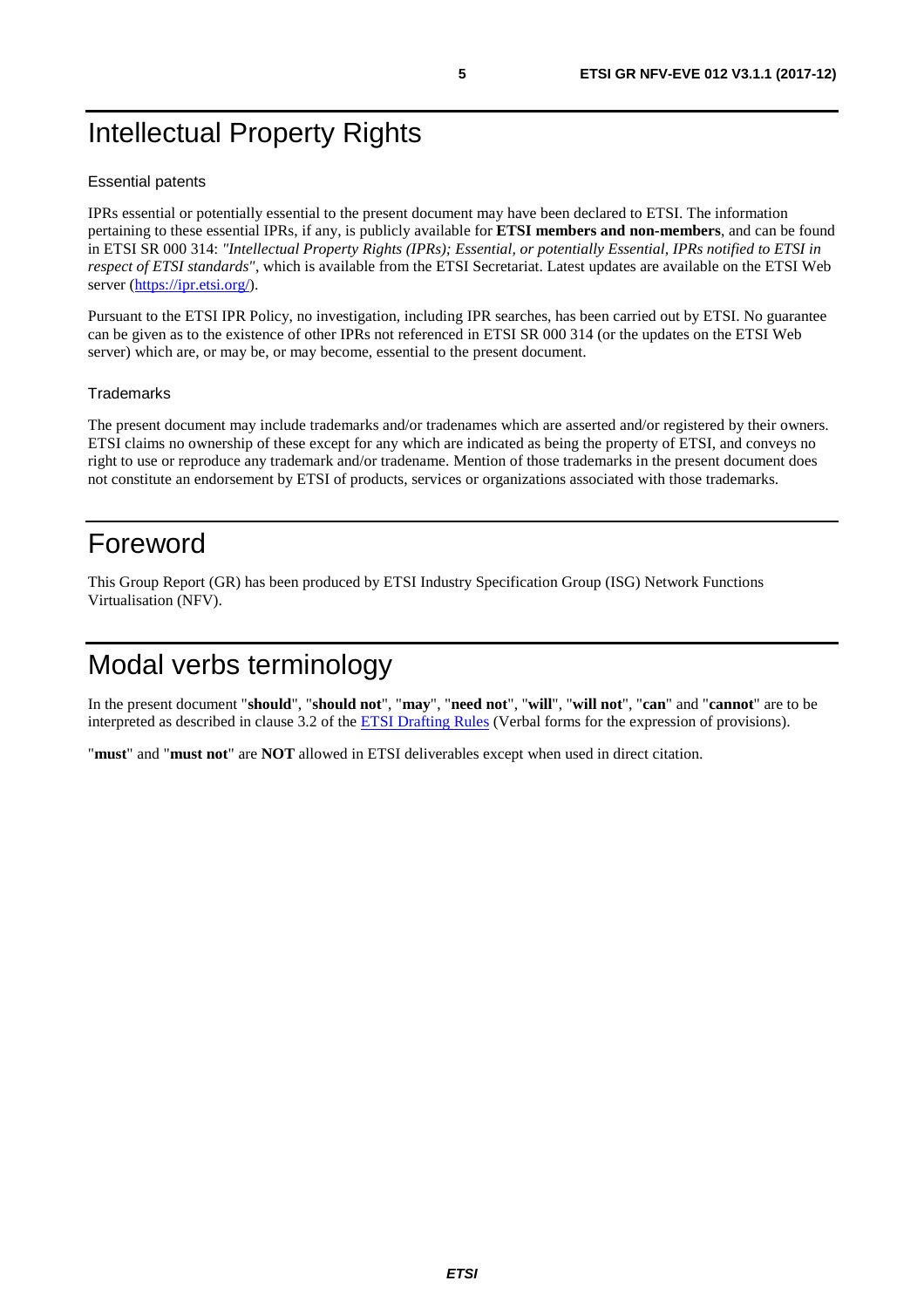# <span id="page-5-0"></span>1 Scope

The present document analyses use cases related to network slicing as defined in SDOs and industry fora. Furthermore, the present document describes how these use cases could be mapped to the current NFV concepts and supported by the ETSI NFV architectural framework [i.2] and by NFV-MANO [i.10].

# 2 References

### 2.1 Normative references

Normative references are not applicable in the present document.

### 2.2 Informative references

References are either specific (identified by date of publication and/or edition number or version number) or non-specific. For specific references, only the cited version applies. For non-specific references, the latest version of the referenced document (including any amendments) applies.

NOTE: While any hyperlinks included in this clause were valid at the time of publication, ETSI cannot guarantee their long term validity.

The following referenced documents are not necessary for the application of the present document but they assist the user with regard to a particular subject area.

| [i.1]   | ETSI GR NFV 001 (V1.2.1) (05-2017): "Network Functions Virtualisation (NFV); Use Cases".                                                                                                          |
|---------|---------------------------------------------------------------------------------------------------------------------------------------------------------------------------------------------------|
| $[i.2]$ | ETSI GS NFV 002 (V1.2.1) (12-2014): "Network Functions Virtualisation (NFV); Architectural<br>Framework".                                                                                         |
| [i.3]   | ETSI GS NFV 003 (V1.2.1) (12-2014): "Network Functions Virtualisation (NFV); Terminology<br>for Main Concepts in NFV".                                                                            |
| [i.4]   | ETSI GS NFV-EVE 005 (V1.1.1) (12-2015): "Network Functions Virtualisation (NFV);<br>Ecosystem; Report on SDN Usage in NFV Architectural Framework".                                               |
| [i.5]   | ETSI GS NFV-IFA 009: "Network Functions Virtualisation (NFV); Management and<br>Orchestration; Report on Architectural Options".                                                                  |
| [i.6]   | ETSI GS NFV-IFA 013 (V2.1.1) (10-2016): "Network Functions Virtualisation (NFV);<br>Management and Orchestration; Os-Ma-Nfvo reference point - Interface and Information Model<br>Specification". |
| [i.7]   | ETSI GS NFV-IFA 014 (V2.3.1) (08-2017): "Network Functions Virtualisation (NFV) Release 2;<br>Management and Orchestration; Network Service Templates Specification".                             |
| $[1.8]$ | ETSI GR NFV-IFA 022 (V0.8.1): "Network Functions Virtualisation (NFV) Release 3;<br>Management and Orchestration; Report on Management and Connectivity for Multi-Site<br>Services".              |
| [i.9]   | ETSI GR NFV-IFA 028 (V0.13.0): "Network Functions Virtualisation (NFV) Release 3;<br>Management and Orchestration; Report on architecture options to support multiple administrative<br>domains". |
| [i.10]  | ETSI GS NFV-MAN 001 (V1.1.1) (12-2014): "Network Functions Virtualisation (NFV);<br>Management and Orchestration".                                                                                |
| [i.11]  | ETSI GR NFV-REL 007 (V1.1.1) (09-2017): "Network Functions Virtualisation (NFV);<br>Reliability; Report on the resilience of NFV-MANO critical capabilities".                                     |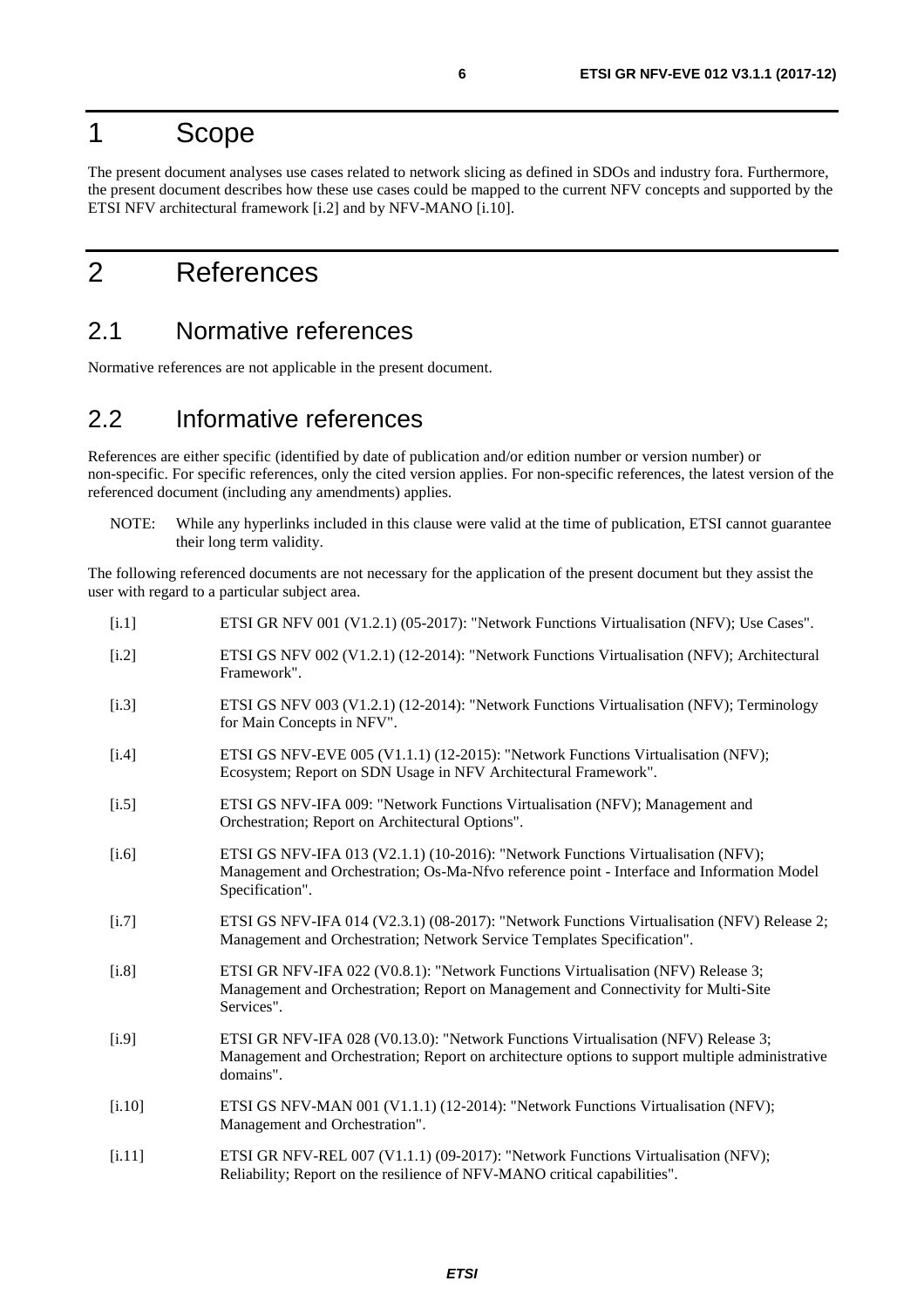- <span id="page-6-0"></span>[i.12] ETSI GS NFV-SEC 009 (V1.2.1) (12-2016): "Network Functions Virtualisation (NFV); NFV Security; Report on use cases and technical approaches for multi-layer host administration".
- [i.13] ETSI GS NFV-SEC 012 (V3.1.1) (01-2017): "Network Functions Virtualisation (NFV) Release 3; Security; System architecture specification for execution of sensitive NFV components".
- [i.14] NGMN Alliance: "Description of Network Slicing Concept", January 2016.
- [i.15] NGMN Alliance: "5G security recommendations; Package #2: Network Slicing", April, 2016.
- [i.16] ONF TR-521: "SDN Architecture", Issue 1.1, February 2016.
- [i.17] ONF TR-526: "Applying SDN architecture to 5G slicing", Issue 1, April 2016.
- [i.18] ONF TR 527: "Functional Requirements for Transport API", June 2016.
- [i.19] ONF TR-540: "Orchestration: A More Holistic View", January 2017.
- [i.20] 3GPP TS 22.261 (V15.2.0) (09-2017): "Service requirements for next generation new services and markets".
- [i.21] 3GPP TR 28.801 (V15.0.0) (09-2017): "Telecommunication management; Study on management and orchestration of network slicing for next generation network".
- [i.22] ETSI GS NGP 001: "Next Generation Protocol (NGP); Scenario Definitions".
- [i.23] ETSI GS NFV-IFA 005: "Network Functions Virtualisation (NFV); Management and Orchestration; Or-Vi reference point - Interface and Information Model Specification".
- [i.24] ETSI GS NFV-IFA 006: "Network Functions Virtualisation (NFV); Management and Orchestration; Vi-Vnfm reference point - Interface and Information Model Specification".
- [i.25] ETSI GS NFV-IFA 008: "Network Functions Virtualisation (NFV); Management and Orchestration; Ve-Vnfm reference point - Interface and Information Model Specification".
- [i.26] ETSI GS NFV-IFA 012: "Network Functions Virtualization (NFV) Release 3; Management and Orchestration; Os-Ma-Nfvo reference point - Application and Service Management Interface and Information Model Specification".
- [i.27] ETSI GS NFV-IFA 010: "Network Functions Virtualisation (NFV); Management and Orchestration; Functional requirements specification".
- [i.28] ETSI GS NFV-IFA 011: "Network Functions Virtualisation (NFV); Management and Orchestration; VNF Packaging Specification".
- [i.29] 3GPP TR 23.799: "Study on Architecture for Next Generation System".
- [i.30] 3GPP TS 23.501: "System Architecture for the 5G System".
- [i.31] 3GPP TS 23.502: "Procedures for the 5G System".
- [i.32] 3GPP TR 33.899: "Study on the security aspects of the next generation system".
- [i.33] 3GPP TS 28.531: "Provisioning of network slicing for 5G networks and services".
- [i.34] 3GPP TS 28.530: "Management of network slicing in mobile networks; Concepts, use cases and requirements".

# 3 Definitions and abbreviations

## 3.1 Definitions

For the purposes of the present document, the terms and definitions given in ETSI GS NFV 003 [\[i.3](#page-5-0)] apply.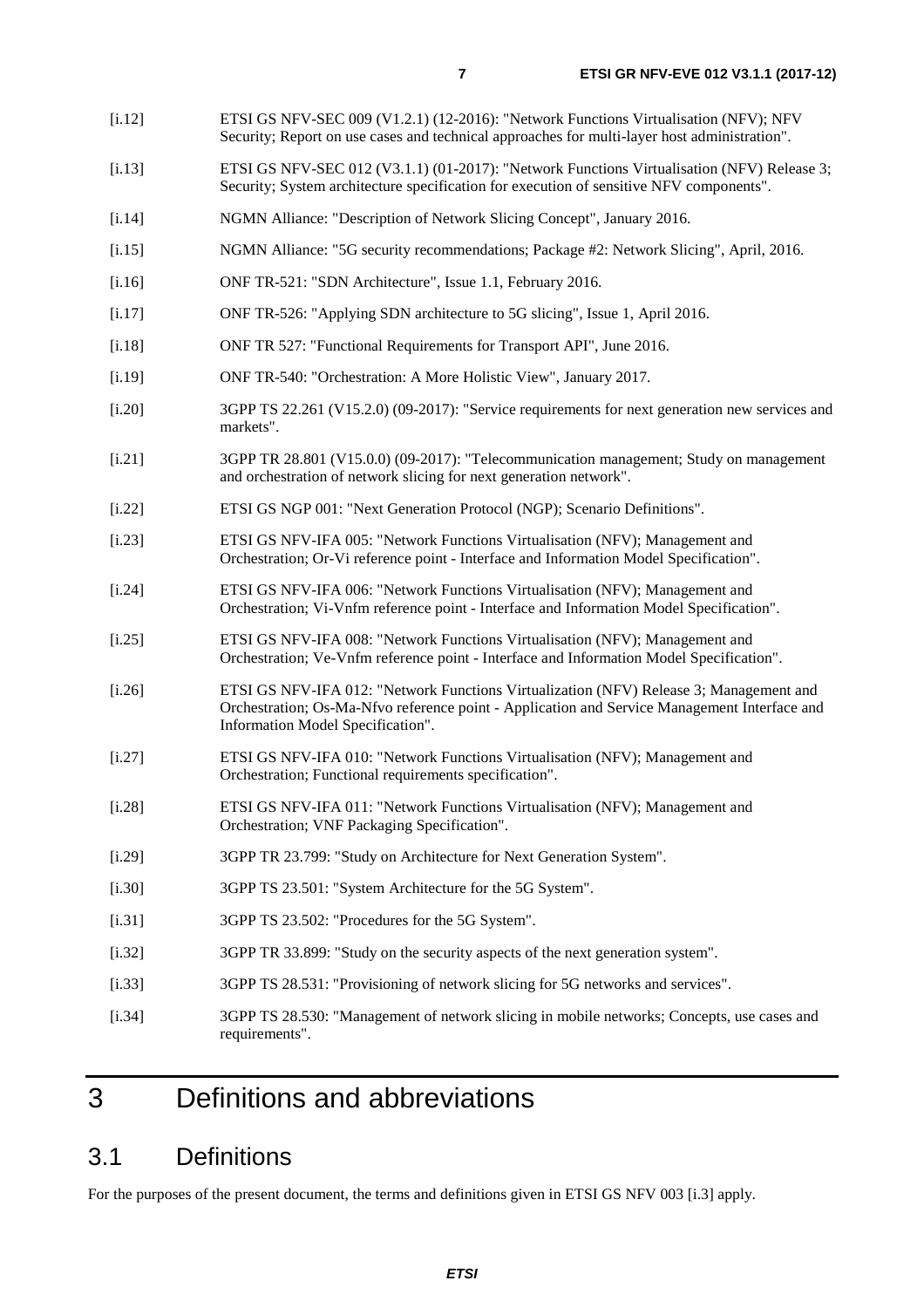# <span id="page-7-0"></span>3.2 Abbreviations

For the purposes of the present document, the abbreviations given in ETSI GS NFV 003 [\[i.3\]](#page-5-0) and the following apply:

| 3GPP<br>5G<br>AN | 3rd Generation Partnership Project<br><b>Fifth Generation</b><br><b>Access Network</b> |
|------------------|----------------------------------------------------------------------------------------|
| CN               | Core Network                                                                           |
| <b>CSMF</b>      | <b>Communication Service Management Function</b>                                       |
| <b>HMEE</b>      | Hardware-Mediated Execution Enclave                                                    |
| NF               | Network Function                                                                       |
| <b>NGMN</b>      | <b>Next Generation Mobile Networks</b>                                                 |
| <b>NGP</b>       | <b>Network Generation Protocols</b>                                                    |
| <b>NS</b>        | Network Service                                                                        |
| <b>NSI</b>       | Network Slice Instance                                                                 |
| <b>NSM</b>       | Network Slice Manager                                                                  |
| <b>NSMF</b>      | <b>Network Slice Management Function</b>                                               |
| <b>NSSI</b>      | Network Slice Subnet Instance                                                          |
| <b>NSSMF</b>     | <b>Network Slice Subnet Management Function</b>                                        |
| <b>NST</b>       | Network Slice Template                                                                 |
| <b>OAM</b>       | <b>Operations and Management</b>                                                       |
| <b>ONF</b>       | <b>Open Networking Foundation</b>                                                      |
| QoS              | <b>Quality of Service</b>                                                              |
| <b>SDN</b>       | <b>Software Defined Networking</b>                                                     |
| <b>SDO</b>       | <b>Standards Development Organisation</b>                                              |
| TN               | <b>Transport Network</b>                                                               |

# 4 Overview of network slicing

# 4.1 Introduction

Network slicing is defined by multiple SDOs and Fora. However, the meaning and understanding of the network slicing concept are different from each other and there is no common definition. The present document does not define network slicing use cases or features but references external SDOs and Fora's definition and concept of network slicing within the context of each individual SDO/Fora.

Clause 4.2 shows relevant external body's documents which introduce and define network slicing, and describes related details provided in NGMN, 3GPP, and ONF. It also describes the possible relationship with the NFV constructs. Clause 4.3 describes NFV and SDN relation in a multi-tenant and multi-domain environment in term of network slice deployment.

# 4.2 Concepts defined by SDOs and Fora and NFV architectural framework mapping

### 4.2.1 Potential relevant SDOs and Fora

Table 4.2.1-1 describes relevant SDOs and Fora and their documentation which introduce and define the concept of network slicing.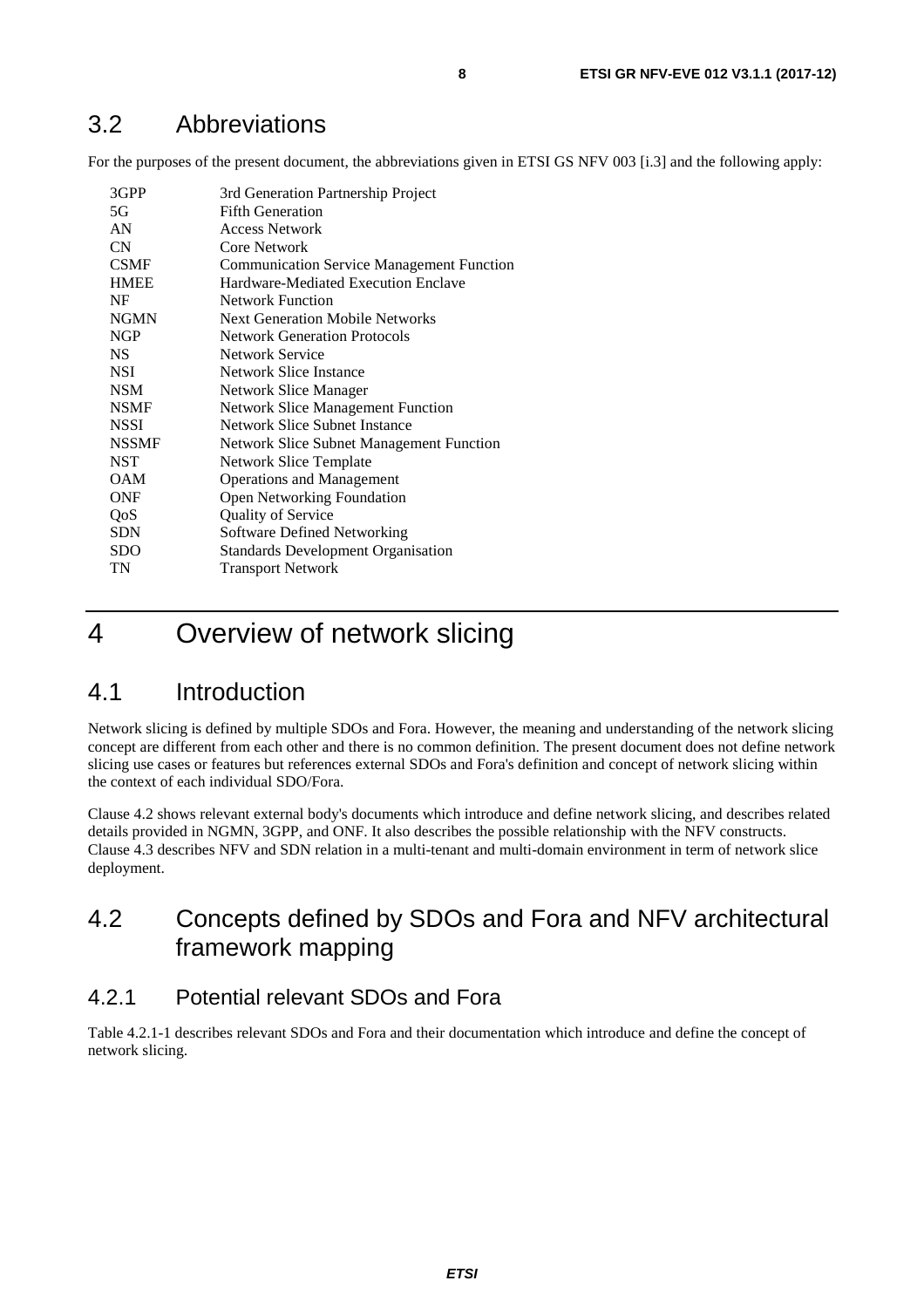| <b>External</b><br><b>Body</b><br>(Upstream,<br>User, or<br>Both) | <b>Title of Document</b><br>or Activity                                                     | Area                                              | <b>Scope</b>                                                                  | <b>Current</b><br><b>Status</b> | <b>Relation to</b><br><b>Network Slicing</b>                                                                                                                                                                                                                                                                                                                                                    | <b>Relation to NFV ISG</b><br>support to Network<br><b>Slicing</b> |
|-------------------------------------------------------------------|---------------------------------------------------------------------------------------------|---------------------------------------------------|-------------------------------------------------------------------------------|---------------------------------|-------------------------------------------------------------------------------------------------------------------------------------------------------------------------------------------------------------------------------------------------------------------------------------------------------------------------------------------------------------------------------------------------|--------------------------------------------------------------------|
| <b>NGMN</b>                                                       | 5G white paper                                                                              | High level<br>requirements from NGMN              | 5G white paper                                                                | Published                       | Introduces network<br>slicing, named as<br>5G slicing in 5G<br>white paper, for<br>purposes of<br>flexibility,<br>management and<br>orchestration.<br>Needs<br>standardization<br>phase to support<br>those motivations<br>and requirements.                                                                                                                                                    |                                                                    |
| <b>NGMN</b>                                                       | White paper<br>description of<br>network slicing                                            | High level<br>requirements                        | <b>NGMN</b> white<br>paper for<br>network slicing                             | Published                       | NGMN white paper<br>describing network<br>slicing for service<br>provider networks.                                                                                                                                                                                                                                                                                                             |                                                                    |
| <b>ONF</b>                                                        | <b>Applying SDN</b><br>Architecture to 5G<br>Slicing (ONF<br>TR-526 [i.17])                 | SDNizing<br>network<br>slicing for 5G<br>services | Network slice<br>abstraction for<br>sustainability<br>and business<br>agility | Published                       | Generic<br>requirements for<br>SDN-based network<br>slicing for 5G<br>services including<br>orchestration for<br>holistic operations<br>$[i.19]$ .                                                                                                                                                                                                                                              |                                                                    |
| 3GPP SA2                                                          | Study on<br>Architecture for<br><b>Next Generation</b><br>System (3GPP<br>TR 23.799 [i.29]) | High level<br>requirements                        | Network slice<br>related<br>functionality                                     | Published                       | Network architecture<br>including network<br>entity and UE. Key<br>issues identified by<br>3GPP SA2 to<br>address network<br>slicing selection,<br>isolation, roaming<br>and security as well<br>as some examples.<br>3GPP SA2 specifies<br>network slicing<br>concept and<br>network architecture<br>and does not have<br>direct relation to<br>virtualisation and<br>MANO work in ISG<br>NFV. |                                                                    |
| 3GPP SA2                                                          | System<br>Architecture for the Architectural<br>5G System (3GPP<br>TS 23.501 [i.30])        | requirements                                      | Network slice<br>related<br>functionality                                     | Work in<br>progress             | Definition,<br>identification,<br>selection,<br>subscription,<br>configuration and<br>storage aspects of<br>network slicing.<br>High level<br>functionality for<br>network slicing, and<br>network slicing<br>supported by the<br>architecture<br>including roaming<br>and non-roaming<br>scenarios.                                                                                            |                                                                    |

#### **Table 4.2.1-1: Relevant external bodies' documents**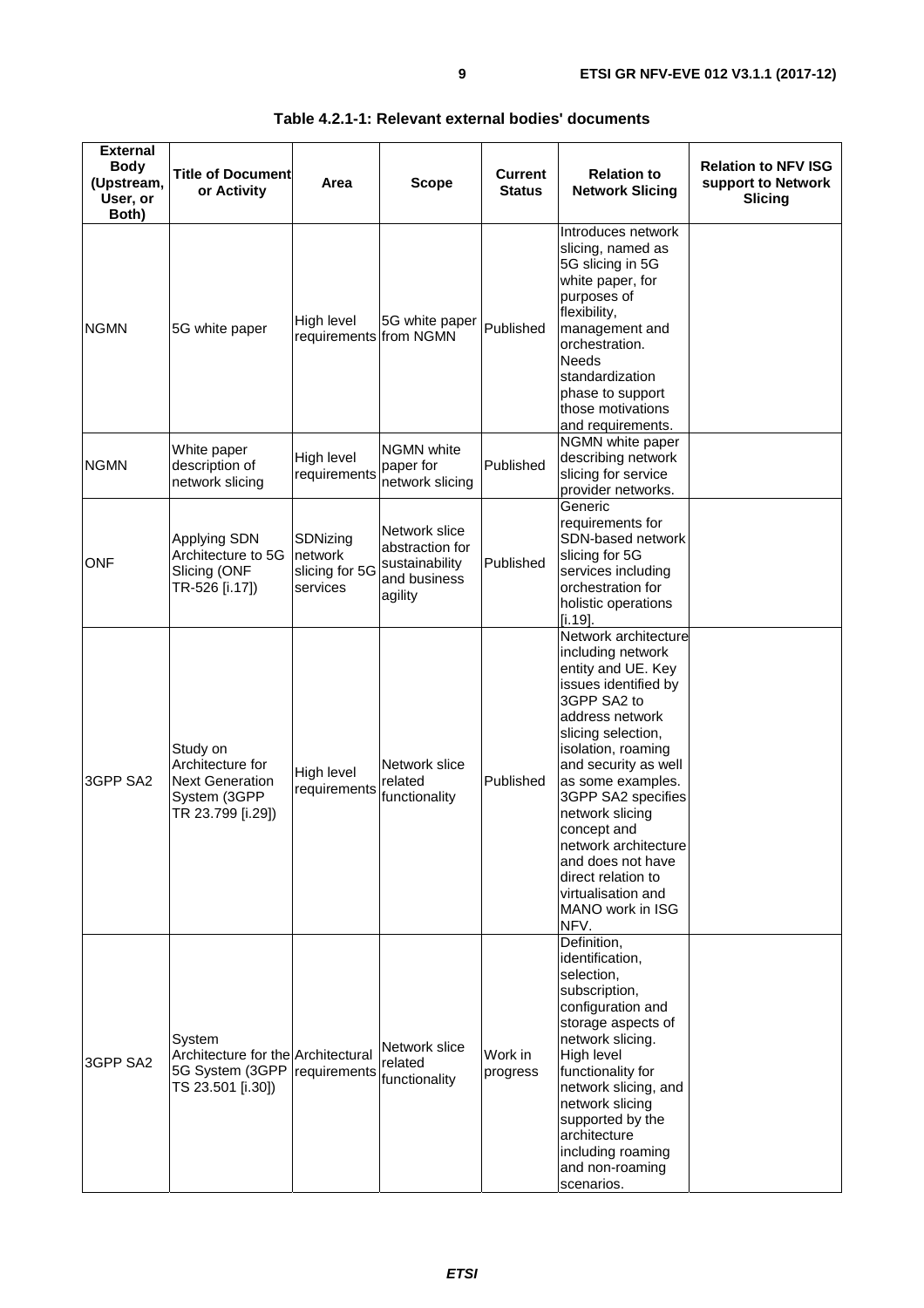<span id="page-9-0"></span>

| <b>External</b><br><b>Body</b><br>(Upstream,<br>User, or<br>Both) | <b>Title of Document</b><br>or Activity                                                                                              | Area                                                             | <b>Scope</b>                             | <b>Current</b><br><b>Status</b> | <b>Relation to</b><br><b>Network Slicing</b>                                                                                                                          | <b>Relation to NFV ISG</b><br>support to Network<br>Slicing                                                                              |
|-------------------------------------------------------------------|--------------------------------------------------------------------------------------------------------------------------------------|------------------------------------------------------------------|------------------------------------------|---------------------------------|-----------------------------------------------------------------------------------------------------------------------------------------------------------------------|------------------------------------------------------------------------------------------------------------------------------------------|
| 3GPP SA2                                                          | Procedures for the<br>5G System (3GPP<br>TS 23.502 [i.31])                                                                           | Procedures<br>and flows of<br>lthe<br>architectural<br>elements  | Network slice<br>related<br>procedures   | Work in<br>progress             | Procedures<br>description and<br>aspects of<br>supporting network<br>slicing in the 5G<br>system.                                                                     |                                                                                                                                          |
| 3GPP SA3                                                          | Study on the<br>security aspects of<br>the next generation<br>system (3GPP<br>TR 33.899 [i.32])                                      | High level<br>requirements                                       | Network slice<br>related security        | Work in<br>progress             | Study work in 3GPP<br>SA3 including<br>security areas and<br>high level security<br>requirements related<br>to network slicing.                                       |                                                                                                                                          |
| 3GPP SA5                                                          | Study on<br>management and<br>orchestration of<br>network slicing<br>(3GPP<br>TR 28.801 [i.21])                                      | High level                                                       | Network slice<br>requirements management | Published                       | Study work in 3GPP<br>SA5 on<br>management and<br>orchestration of<br>network slicing in<br>mobile networks.                                                          | May be relevant to<br><b>ETSI</b><br>GS NFV-IFA 008 [i.25],<br><b>ETSI</b><br>GS NFV-IFA 013 [i.6],<br>and ETSI<br>GS NFV-IFA 014 [i.7]. |
| 3GPP SA5                                                          | Provisioning of<br>network slicing for<br>5G networks and<br>services (3GPP<br>TS 28.531 [i.33])                                     | Detailed<br>specification<br>of network<br>slice<br>provisioning | Network slice<br>management              | Work in<br>progress             | Work item in 3GPP<br>SA5 on network<br>slice provisioning<br>which includes<br>service provisioning<br>related information<br>model and NST<br>specification.         | May be relevant to ETSI<br>GS NFV-IFA 013 [i.6]<br>and ETSI<br>GS NFV-IFA 014 [i.7].                                                     |
| 3GPP SA5                                                          | Management of<br>network slicing in<br>mobile networks -<br>concepts, use<br>cases and<br>requirements<br>(3GPP<br>TS 28.530 [i.34]) | Detailed<br>specification<br>of network<br>slice<br>requirements | Network slice<br>management              | Work in<br>progress             | Work item in 3GPP<br>SA5 on network<br>slice management<br>which specifies the<br>management related<br>use cases and<br>requirements of<br>3GPP<br>TR 28.801 [i.21]. | May be relevant to ETSI<br>GS NFV-IFA 013 [i.6],<br><b>ETSI</b><br>GR NFV-IFA 022 [i.8]                                                  |
| <b>ETSI ISG</b><br><b>NGP</b>                                     | <b>Next Generation</b><br>Protocols (NGP);<br>Scenarios<br>Definitions (ETSI<br>GS NGP 001 [i.22])                                   | High level<br>requirements for the NGP                           | Key scenarios                            | Frozen                          | Specify the key<br>scenarios for the<br>NGP, including the<br>network slicing use<br>case of network<br>virtualisation.                                               |                                                                                                                                          |

### 4.2.2 NGMN

### 4.2.2.1 Network slicing as defined by NGMN

According to clause 4 of the NGMN's White Paper [\[i.14](#page-6-0)], a Network Slice Instance (NSI) may be composed by none, one or more Network Slice Subnet Instance (NSSI), which may be shared by another NSI. Similarly, the NSSI is formed of a set of Network Functions, which can be either VNFs or PNFs.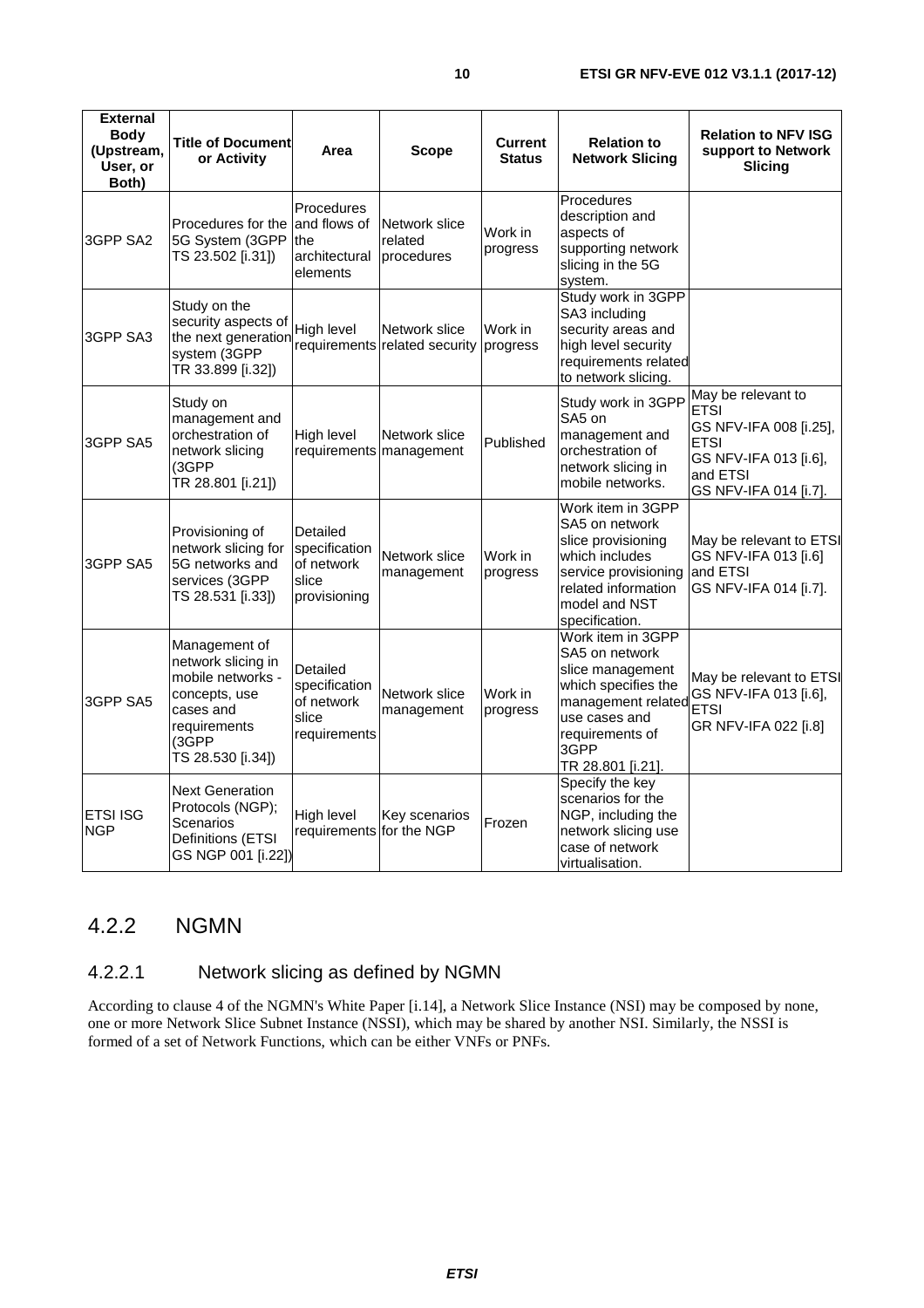<span id="page-10-0"></span>



#### 4.2.3 3GPP

#### 4.2.3.1 Network slicing as defined by 3GPP

According to clause 4.2.1 of 3GPP TR 28.801 [[i.21](#page-6-0)], the network slice concept includes the following aspects:

- 1) Completeness of an NSI:
	- An NSI is complete in the sense that it includes all functionalities and resources necessary to support certain set of communication services thus serving certain business purpose.
- 2) Components of an NSI:
	- The NSI contains NFs (e.g. belonging to AN and CN).
	- If the NFs are interconnected, the 3GPP management system contains the information relevant to the connections between these NFs such as topology of connections, individual link requirements (e.g. QoS attributes), etc.
	- For the part of the TN (Transport Network) supporting connectivity between the NFs, the 3GPP management system provides link requirements (e.g. topology, QoS attributes) to the management system that handles the part of the TN supporting connectivity between the NFs.
- 3) Resources used by the NSI:
	- The NSI is realized via the required physical and logical resources.
- 4) Network Slice Template:
	- The network slice is described by a Network Slice Template (NST). The NSI is created using the NST and instance-specific information.
- 5) NSI policies and configurations:
	- Instance-specific policies and configurations are required when creating an NSI.
	- Network characteristics examples are ultra-low-latency, ultra-reliability, etc.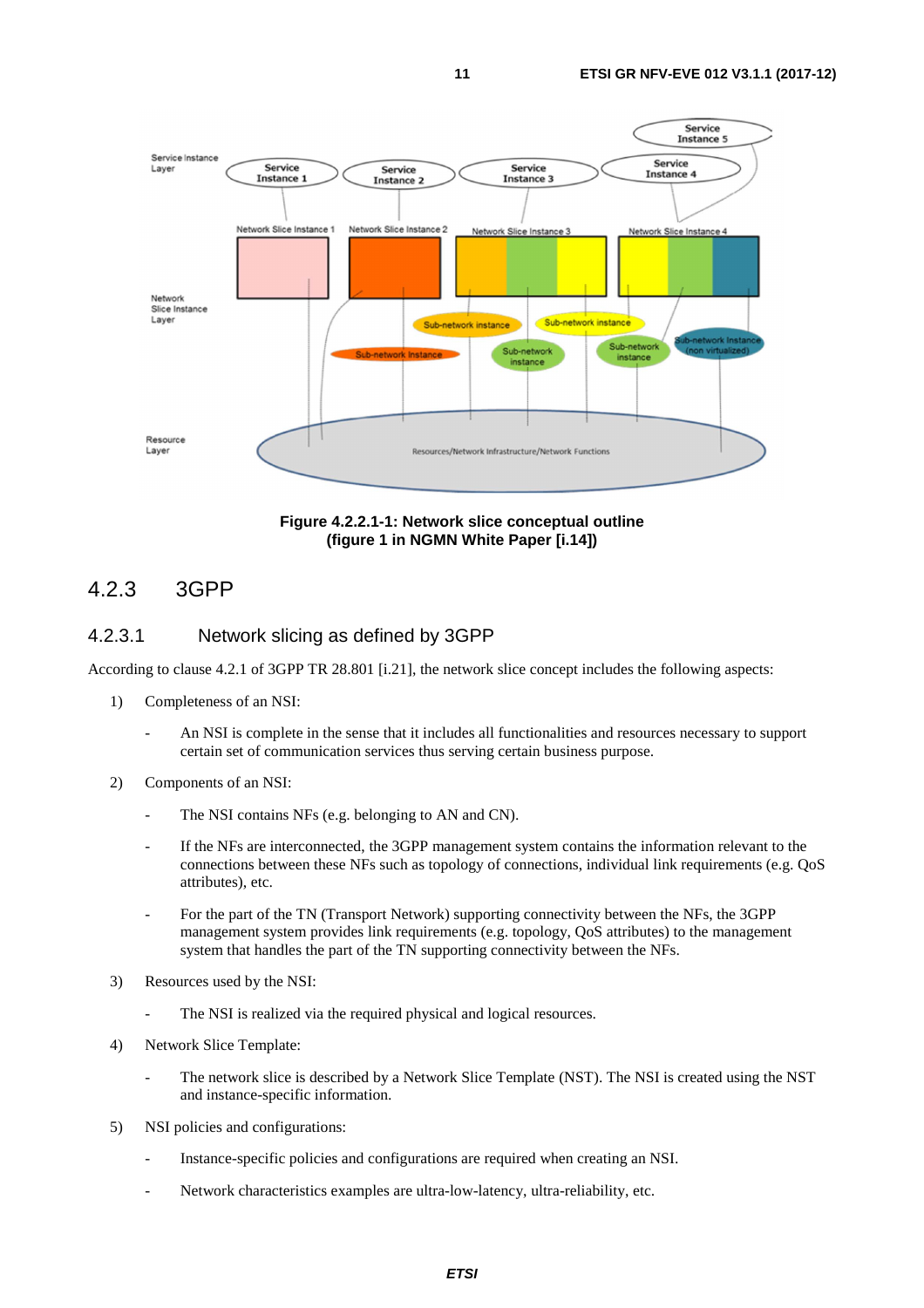- NSI contains a Core Network part and an Access Network part.
- <span id="page-11-0"></span>6) Isolation of NSIs:
	- A NSI may be fully or partly, logically and/or physically, isolated from another NSI.

#### 4.2.3.2 Mapping NFV and 3GPP network slicing concepts

#### 4.2.3.2.1 Network slice vs. Network service

3GPP TR 28.801 [[i.21](#page-6-0)] describes an information model where a network slice contains one or more network slice subnets, each of which in turn contains one or more network functions and can also contain other network slice subnets (see left-hand side of figure 4.2.3.2-1). These network functions can be managed as VNFs and/or PNFs. An NFV Network Service (NS) can thus be regarded as a resource-centric view of a network slice, for the cases where a Network Slice Instance (NSI) would contain at least one virtualised network function.

According to 3GPP TR 28.801 [\[i.21](#page-6-0)], a network slice subnet instance (NSSI) can be shared by multiple NSIs. The virtualised resources for the slice subnet and their connectivity to physical resources can be represented by the nested NS concept defined in ETSI GS NFV-IFA 014 [[i.7](#page-5-0)] (see right-hand side of figure 4.2.3.2-1), or one or more VNFs and PNFs directly attached to the NS used by the network slice. The dotted arrows in figure 4.2.3.2-1 illustrate this correspondence from a resource point of view.

NOTE: ETSI ISG NFV does not handle the:

- Application-aware NS configuration and management; and
- VNF application layer configuration and management; and
- Management and deployment of PNFs, or their application layer configuration and management.



**Figure 4.2.3.2-1: Relating the information models** 

#### 4.2.3.2.2 Architecture

3GPP TR 28.801 [\[i.21](#page-6-0)] identifies 3 management functions related to network slicing management:

• Communication Service Management Function (CSMF): this function is responsible for translating the communication service related requirement to network slice related requirements. The CSMF communicates with the Network Slice Management Function (NSMF).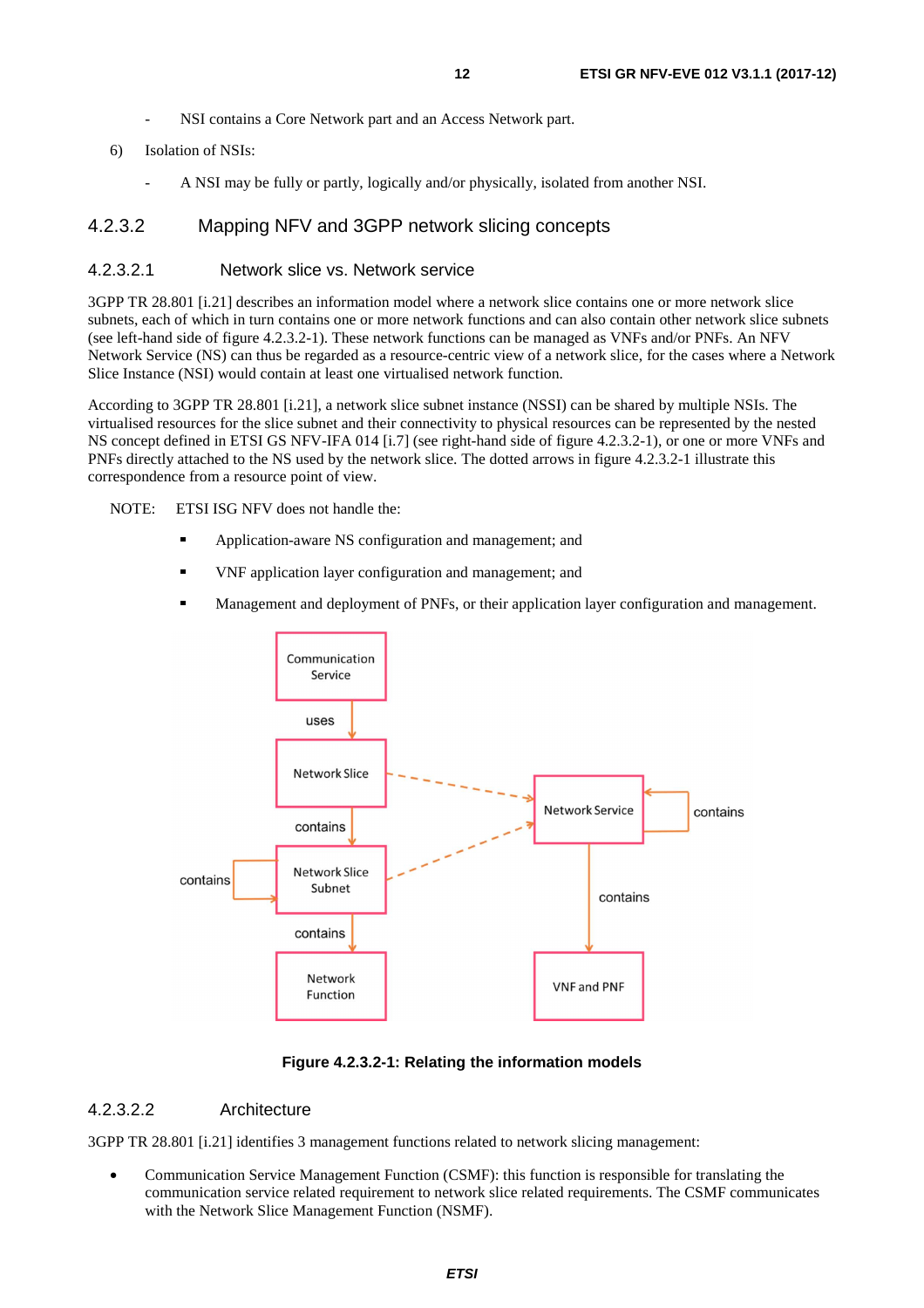- Network Slice Management Function (NSMF): this function is responsible for the management (including lifecycle) of NSIs. It derives network slice subnet related requirements from the network slice related requirements. NSMF communicates with the NSSMF and the CSMF.
- Network Slice Subnet Management Function (NSSMF). This function is responsible for the management (including lifecycle) of NSSIs. The NSSMF communicates with the NSMF.

As shown in figure 4.2.3.2.2-1, the Os-Ma reference point can be used for the interaction between 3GPP slicing related management functions and NFV-MANO. To properly interface with NFV-MANO, the NSMF and/or NSSMF need to determine the type of NS or set of NSs, VNF and PNF that can support the resource requirements for a NSI or NSSI, and whether new instances of these NSs, VNFs and the connectivity to the PNFs need to be created or existing instances can be re-used.

- NOTE 1: In order to use the NS, the NSMF and/or NSSMF would have to maintain an association between Network Slice Templates (NSTs), and NFV Network Service Descriptors (NSDs) with applicable deployment flavour identifiers, as well as an association between NSI identifiers and NS instance identifiers.
- NOTE 2: The 3GPP slice-related management functions are still under definition in 3GPP SA5 and future updates might require further analysis about the interaction between 3GPP slicing related management functions and NFV-MANO.



**Figure 4.2.3.2.2-1: Network slice management in an NFV framework** 

From a resource management viewpoint, NSI can be mapped to an instance of a simple or composite NS or to a concatenation of such NS instances. From a resource management viewpoint, different NSIs can use instances of the same type of NS (i.e. they are instantiated from the same NSD) with the same or different deployment flavours. Alternatively, different NSIs can use instances of different types of NSs. The first approach can be used if the NSIs share the same types of network functions (or a large common subset) but differ in terms of the performance expected from these network functions (and from the virtual links connecting them) and/or the number of instances to be deployed for each of them. If slices differ more significantly, mapping to different NSs, each with its own NSD can be considered. The same mapping principles might apply to NSSIs.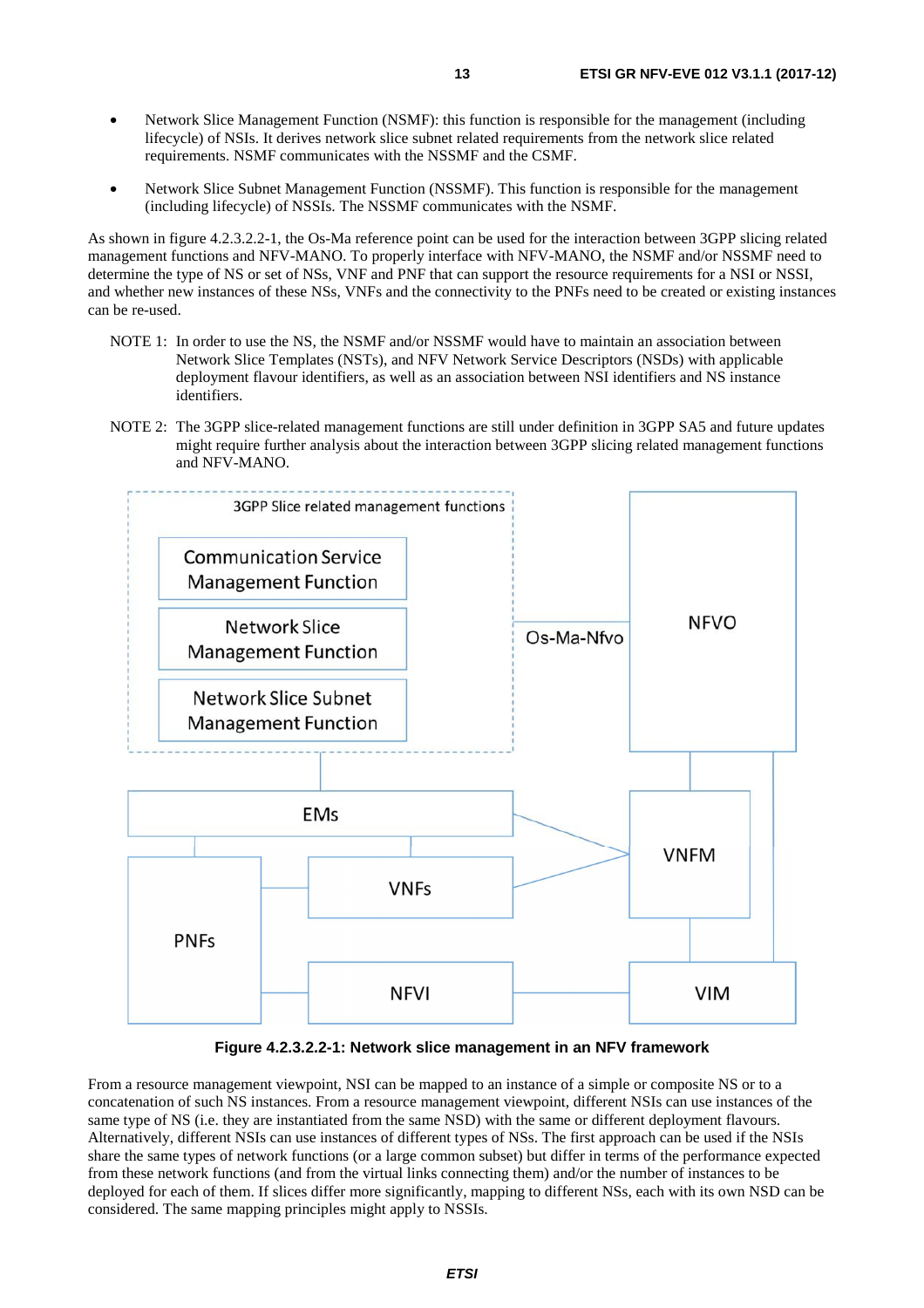#### <span id="page-13-0"></span>4.2.3.2.3 Network slice lifecycle management

3GPP TR 28.801 [[i.21](#page-6-0)] describes the lifecycle of a network slice, which is comprised of the four following phases:

- Preparation;
- Instantiation, Configuration and Activation;
- Run-time:
- Decommissioning.

The preparation phase includes the creation and verification of NST(s). From an NFV perspective, the resource requirement for a NST can be realized by one or more existing NSDs that have been previously on-boarded on the NFVO. The creation of a new NST can lead to requiring update of an existing NSD or generation of a new NSD followed by on-boarding the new NSD if the slice requirements do not map to an already on-boarded NSD (i.e. available in the NSD catalogue). Indeed, the NS for the multiple NSIs may be instantiated with the same NSD, in order to deliver exactly the same optimizations and features but dedicated to different enterprise customers. On the other hand, a network slice intended to support totally new customer facing services is likely to require a new NS and thus the generation of a new NSD.

The network slice instantiation step in the second phase triggers the instantiation of the underlying NSs. NFV-MANO functions are only involved in the network slice configuration phase if the configuration of virtualisation-related parameters is required on one or more of the constituent VNF instances. Configuration of the network applications embedded in the constituent network functions involves the NSMF or NSSMF and/or other parts of the OSS/BSS, and the element managers (if any) associated to these functions. NFV-MANO functions can be triggered during the network slice activation step. If explicit activation of VNFs is required, the NSMF or the NSSMF can change the operational state of those VNFs through an Update NS operation defined in ETSI GS NFV-IFA 013 [\[i.6](#page-5-0)].

The involvement of NFV-MANO in the run-time phase is limited to the operations related to the performance management, fault management, and lifecycle management of virtualised resources (e.g. scaling an underlying NS to expand a NSI).

The decommissioning phase triggers the termination of the underlying network service instances.

### 4.2.4 ONF

#### 4.2.4.1 Network slicing abstraction and resource control from the ONF perspective

According to clause 3 of ONF TR-526 [[i.17](#page-6-0)], slicing requires the partitioning and assignment of a set of resources that can be used in an isolated, disjunctive or shared manner. A set of such dedicated resources can be called a slice instance. Examples of resources to be partitioned or shared, understanding they can be physical or virtual, would be: bandwidth on a network link, forwarding tables in a network element (switch, router), processing capacity of servers, processing capacity of network elements. As it can be assumed that slice instances will often contain a combination/group of the above resources, appropriate resource abstractions as well as the exposure of abstract resources towards clients are needed for the operation of slices.

To comprehend the notion of a slice from the ONF perspective, it is important to understand the ONF SDN architecture concept in general, especially the concepts of *client context* and *server context* which are defined in ONF TR-521 [\[i.16](#page-6-0)].

Major components of SDN are resources and controllers. Service delivery (send, receive, transmit, transform data) makes use of resources. Provisioning, management and control of services and related resources are executed via the controller.

The controller in the SDN architecture is at the centre of a feedback loop: it mediates client requirements with resource availability, supporting policy-driven real-/run-time optimization of changes in network state, service parameters, service and traffic flow.

An SDN controller works with two major types of resource views: it interacts with its client via a (client specific) client context, and with its resources via a (server specific) server context.

The term *virtualisation* is used to describe the function of a controller to aggregate and abstract the underlying resources it manages-controls. Views onto such virtualised resources, or resource groups dedicated to particular clients, are provided to clients/applications/users via northbound interfaces.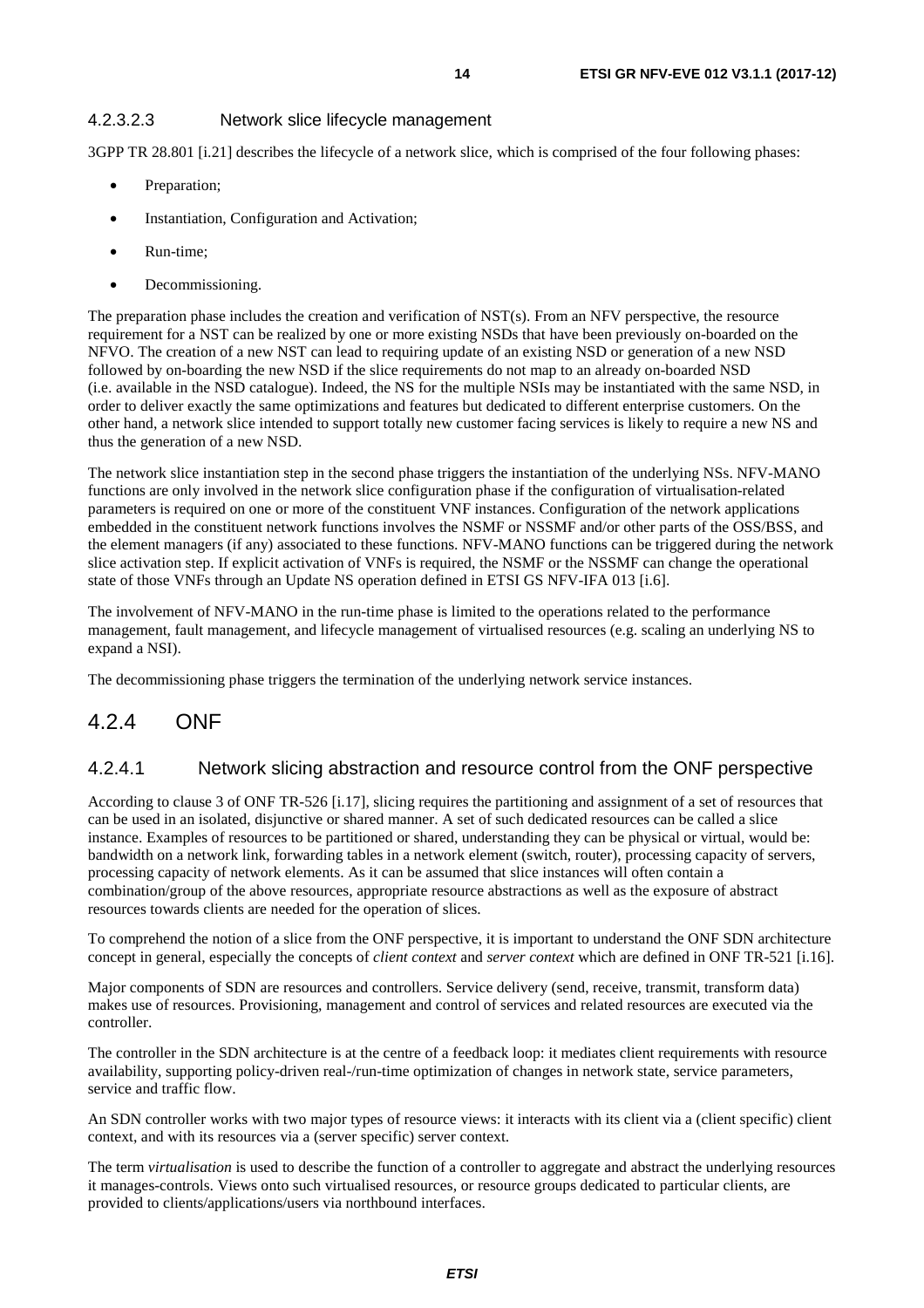

The term *orchestration* is used to describe the responsibility of the controller to dispatch resources in a way that simultaneously satisfies service demands from all of its clients as cost-effectively as possible.

**Figure 4.2.4.1-1: Core concepts of the SDN architecture and slice abstraction (figure 2 in ONF TR-526 [\[i.17](#page-6-0)])** 

An SDN controller's client context provides the complete abstract set of resources and supporting control logic for constituting a slice, including the complete collection of related client service attributes. The client context also offers to the client functions to manage-control the slice resources, including OAM related-functions, as visible by/available to the client according to administrative policy.

A *client context* represents the necessary and sufficient material in the SDN controller to support a given client, where a client may be a customer, partner, or even another entity within the same administration that owns the controller. It includes all of the attributes of a service as requested by the client, and may contain service-specific information necessary to map service attributes into the realization of the service.

The resource group in a client context defines the semantic interfaces exposed to the client. Virtual resources represent infrastructure resources that are created from the SDN controller's underlying resources through the process of virtualisation, and that are exposed to the client by way of a mapping function. Support resources, which represent functions hosted in the SDN controller itself, enable or facilitate interaction with the client. Examples for support resources are: security credentials, notifications subscription, profiles, logs, etc.

NOTE: The administrator's client context is special in that it is used for the internal configuration and management of (administrative) policies and constraints of the controller, including all client and server contexts.

A *server context* is the symmetric counterpart to a client context. It contains everything necessary and sufficient to interact with a group of underlying resources, which could be, for example, a discrete network element or the virtual resources contracted from a partner domain.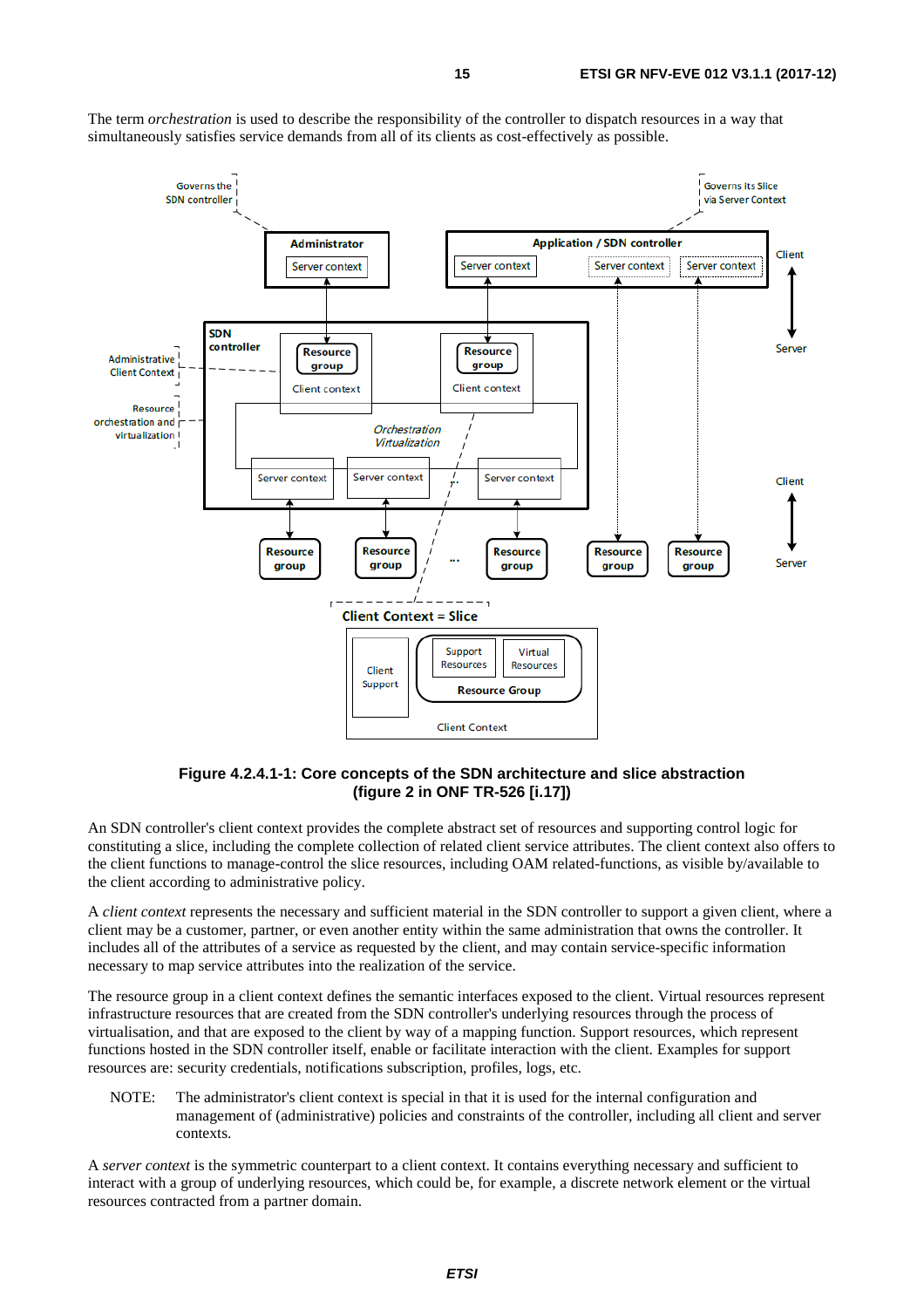<span id="page-15-0"></span>Resources fall into and may be combinations of the categories network, storage and compute, with resource capabilities therefore ranging from simple, e.g. switching between ports, to complex, e.g. firewall with DPI or a video transcoder.

The state of the resources owned by the controller is continually adapted in compliance with policies provided by the administrator. These policies include parameters to satisfy commitments to clients. For all services requested by clients, resources are provided and maintained throughout their lifecycle.

There are trust and, potentially, ownership borders across interfaces between resource group and server context. These interfaces expose views on resources available in the client context and related services. The views and services visible to each client depend on the association (business agreement) between service user and service provider, and normally include information hiding, namespace and functional mapping and translation, and service level agreements.

#### 4.2.4.2 Mapping NFV and ONF SDN architecture network slicing concepts

According to clause 3 of ONF TR-526 [[i.17](#page-6-0)], slicing requires the partitioning and assignment of a set of resources that can be used in an isolated, disjunctive or shared manner. A set of such dedicated resources can be called a slice instance.

ONF TR-526 [\[i.17](#page-6-0)] further states that a controller's client context provides the complete abstract set of resources and supporting control logic for constituting a slice, including the complete collection of related client service attributes. The client context also offers to the client functions to manage-control the slice resources, including OAM functions, whose visibility and availability for the client are determined by administrative policy.

A controller's server context contains everything necessary and sufficient for the controller to interact with a group of underlying resources. Resources fall into and may be combinations of the categories network, storage and compute.

ONF network slicing as defined in ONF TR-526 [\[i.17\]](#page-6-0) has the following implications in VNF configuration, NS, NSD (affinity, anti-affinity), Virtualised resources, etc. (see figure 4.2.4.2-1):

- The concept of SDN controller's client context can be mapped to the concept of NS in NFV.
- The concept of SDN controller's server context can be mapped to the concept of NFV NFVI resources.



**Figure 4.2.4.2-1: Mapping between ONF slicing concept with ETSI NFV elements** 

# 4.3 NFV and SDN relation in multi-tenant and multi-domain environments

Network slices are meant to be mutually isolated in the sense that they should run concurrently on top of a common shared infrastructure without (either directly or indirectly) affecting each other. This infrastructure is composed of resources that may be owned and managed by different (and potentially non-trusted) administrative domains. The shared and multi-domain nature of the infrastructure makes isolation a capital requirement for network slicing. Fulfilling each of the duly defined isolation properties (performance, resiliency, security, privacy and management isolation) is required to ensure full mutual isolation among slices. This clause analyses how the isolation properties necessary to achieve network slicing can be satisfied by applying current ETSI NFV concepts, in particular those described in ETSI GS NFV-EVE 005 [\[i.4](#page-5-0)], ETSI GR NFV-IFA 022 [\[i.8](#page-5-0)] and ETSI GR NFV-IFA 028 [[i.9](#page-5-0)].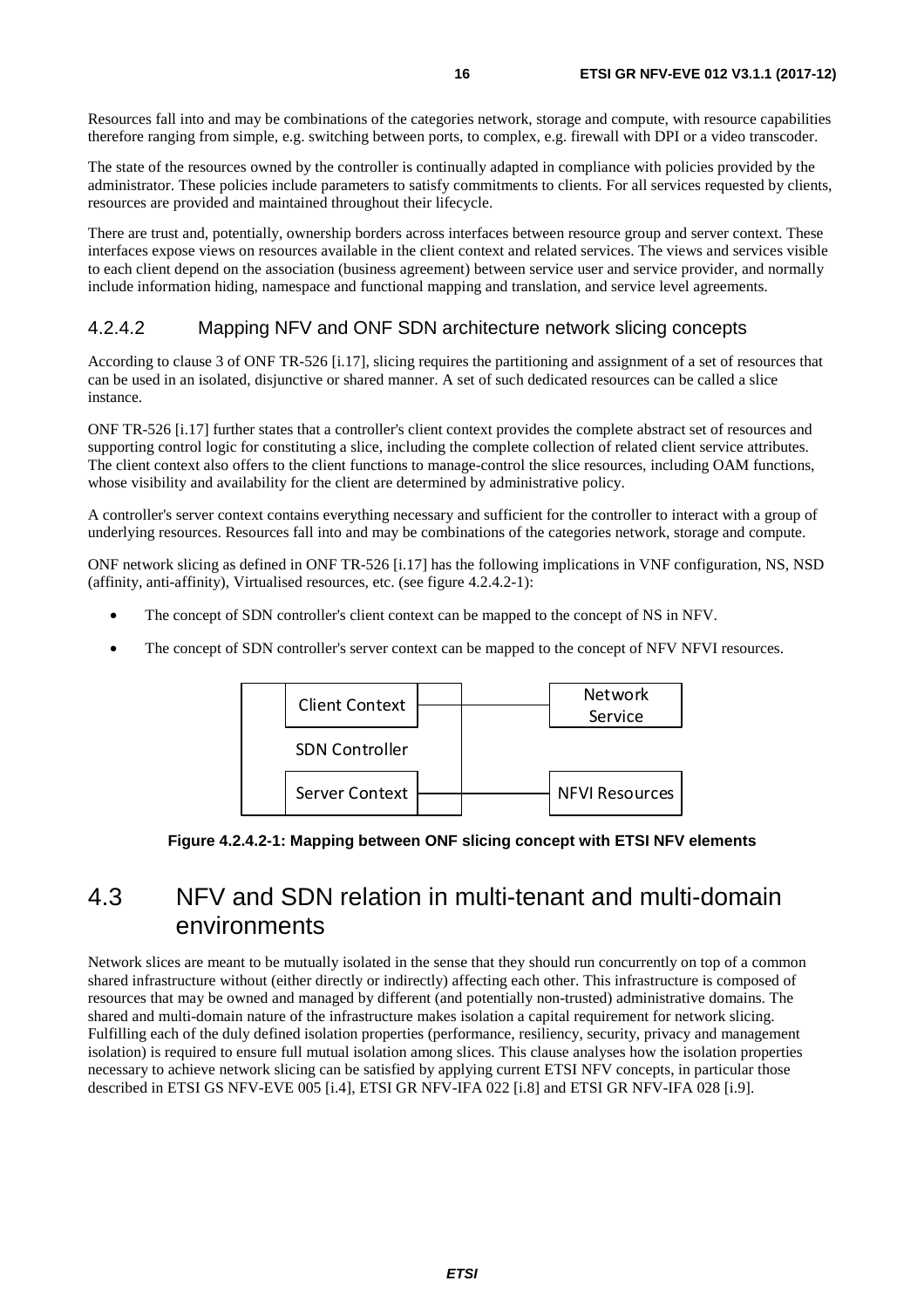

**Figure 4.3-1: Network slicing deployment applying NFV concepts to achieve isolation** 

Figure 4.3-1 shows an example of a possible network slicing deployment illustrating the application of the concepts mentioned above to achieve isolation properties. The set of network functions, SDN and NFV-MANO functions comprising the tenancy entities is not exhaustive, and other examples are possible.

For obvious simplicity reasons, the figure shows a limited number of slice tenants and providers, but without any loss of generality. The deployment depicted in figure 4.3-1 is aligned with the interaction between SDN and NFV proposed by ETSI GS NFV-EVE 005 [[i.4\]](#page-5-0), and analyses the applicability of SDN in the WAN to enable multi-site network slicing deployments, in accordance with the matters discussed in ETSI GR NFV-IFA 022 [\[i.8](#page-5-0)] and ETSI GR NFV-IFA 028 [\[i.9\]](#page-5-0). In line with one of the architectural options presented in ETSI GS NFV-EVE 005 [[i.4](#page-5-0)], two different types of SDN controllers are considered, namely tenant and infrastructure SDN controllers, each logically placed in different administrative domains. The tenant SDN controller dynamically configures and chains VNFs to realize network services in the tenant domain. The infrastructure SDN controller manages and controls the NFVI network resources (placed in a NFVI-PoP or a WAN) to set up the connectivity that is required for communicating the tenant VNFs in the infrastructure domain. The tenant SDN controller only controls the software applications of the VNFs for configuration and chaining purposes, but not their underlying NFVI resources. The latter is under the responsibility of the infrastructure SDN controller, in charge of managing and controlling the connectivity among the virtualisation containers that host the tenant VNFs' software applications.

The network slices graphically depicted in figure 4.3-1 run in parallel on a shared underlying NFVI. The resources of the shared underlying NFVI are owned and managed by three different infrastructure providers, each defining a different infrastructure domain. Each NFVI-PoP has a single VIM instance that directly configures and manages the virtualisation containers and their underlying hardware. Their connectivity is locally enforced by the infrastructure SDN controller, which programmatically manages the NFVI-PoP network resources under the supervision of the VIM. To enable connectivity between NFVI-PoPs, each WAN domain relies on a WAN Infrastructure Manager (WIM) instance, as proposed in the architecture model discussed in ETSI GR NFV-IFA 022 [[i.8\]](#page-5-0).

The NFVI resources owned and managed by the Infrastructure Providers are delivered to the tenants logically placed on top of them. Each tenant makes use of the NFVI resources supplied by the underlying Infrastructure Provider to serve the performance needs of the slices in the tenant domain. The scenario presented above is well-aligned with the NFVI as a Service (NFVIaaS) approach discussed in ETSI GR NFV-IFA 028 [[i.9](#page-5-0)]. In the present case, each Infrastructure Provider takes the NFVIaaS provider's role, and each tenant acts as an NFVIaaS consumer. These tenants, each with its own set of network slices, need to be isolated from each other. To this end, both VIMs and WIMs should support multitenancy, offering separate NFVI resources to subscribed tenants through dedicated interfaces.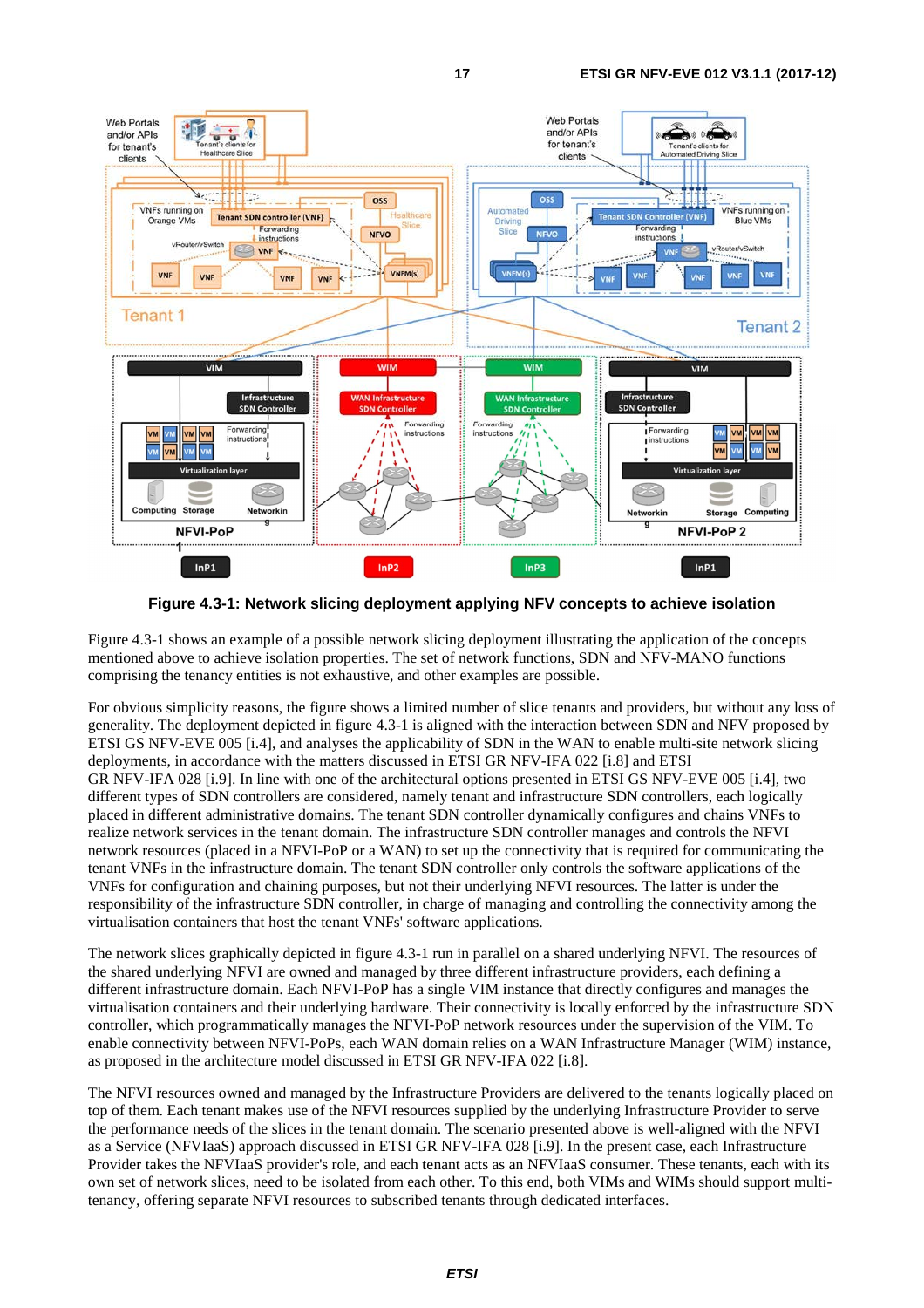<span id="page-17-0"></span>On one side, VIMs should have appropriate resource pooling mechanisms to provide subscribed tenants with isolated resource environments endowed with high availability and fault resilience features for tenant VNFs deployment. On the other side, WIMs should have mechanisms similar to those described in ONF TR 527 [\[i.18](#page-6-0)] to simultaneously manage a number of virtual topologies in the WAN with different levels of abstraction.

Each tenant manages the slices that are operative in its administrative domain by means of its NFVO, logically placed in the tenant domain. Tenants rely on their NFVOs to perform resource scheduling functions in the tenant domain. As these resources may be provided by different Infrastructure Providers, the NFVO should need to orchestrate resources across different administrative domains in the infrastructure. When the discussions in both ETSI GR NFV-IFA 028 [[i.9\]](#page-5-0) and the present document is translated into normative requirements, further alignment of roles may be required. As depicted in figure 4.3-1, each of the network slices serving a tenant comprises an NFVO, one (or several) VNFM(s), a tenant SDN controller, and an Operations Support System (OSS). The fact that each network slice has these functional blocks enables the tenant to preserve the required management isolation among slices. Other combinations of number of NFVO/VNFM are also possible depending on the level of isolation and other requirements, e.g. when an NFVO can be used to fulfil more than one slice.

The NFVO dynamically manages the lifecycle of the network slice constituent network service(s), including any associated VNFFG(s), while the VNFM(s) perform(s) lifecycle management operations over the slice VNFs. In addition to the NFVO and VNFM(s), each network slice has a tenant SDN controller. Deployed as a VNF itself, the tenant SDN controller dynamically configures the (other) inner network slice's VNFs, and properly chains them to build up the Network Service(s) that the slice needs to accommodate for a given use case. Since Network Services and VNF operations are highly correlated, once it is made aware by the NFVO that a Network Service has been instantiated, there is a need for the OSS, an SDN application from the tenant SDN controller's perspective, to interact with the controller and instruct it to perform the VNF configuration and chaining tasks. In addition to the OSS interface, the tenant SDN controller offers a set of dedicated northbound interfaces that allows slice's clients (and thus tenant's clients) to interact with the slice.

To provide trust relationships between the different actors (e.g. Infrastructure Providers, tenants, tenant's clients, etc.), each administrative domain may have its own security domain. This way, there may be one security domain for each Infrastructure Provider, one security domain for each tenant, and one (or more) security domain(s) for each slice. Since slice's clients may come from different organizations, the slice-specific management actions (resp. data) these organizations can perform (resp. access) may be potentially different. In such a situation, the definition of separate security domains in the slice is required to preserve security and privacy isolation between clients. The abstraction and isolation that the tenant SDN controller enables with its northbound interfaces helps to accomplish this.

In addition to performance, management, security and privacy isolation, this deployment enables recursion. Recursion is identified in ETSI GS NFV-IFA 009 [[i.5\]](#page-5-0) as one of the key features for network slicing. Recursion happens when some of the clients of a given tenant in turn can act as tenants as well. In such a case, they access the slices supplied by the tenant and use them to deploy and operate their own slices, customized to satisfy the service demands from their own clients. The recursion principle enables these two business actors (i.e. tenant and its clients) to participate in a multi-layered vertical pattern, where a client at one layer acts as a tenant at the layer immediately above. When the recursion principle is applied, a slice may recursively support new slices at higher layers.

# 5 Use cases analysis

### 5.1 Introduction

Clauses 5.2 to 5.8 introduce network slicing use cases derived from ETSI GR NFV 001 [\[i.1\]](#page-5-0) and 3GPP and analyse these use cases to figure out potential impacts on security and reliability. Also, the relation to NFV constructs and potential impact to the NFV architectural framework are described.

### 5.2 Use case 1: Single operator domain network slice

#### 5.2.1 Description

In ETSI GR NFV 001 [\[i.1](#page-5-0)], the concept of single operator domain network slicing is referred to as logical instantiation of the network between a set of network devices and some back end applications to deliver services for users or a set of users.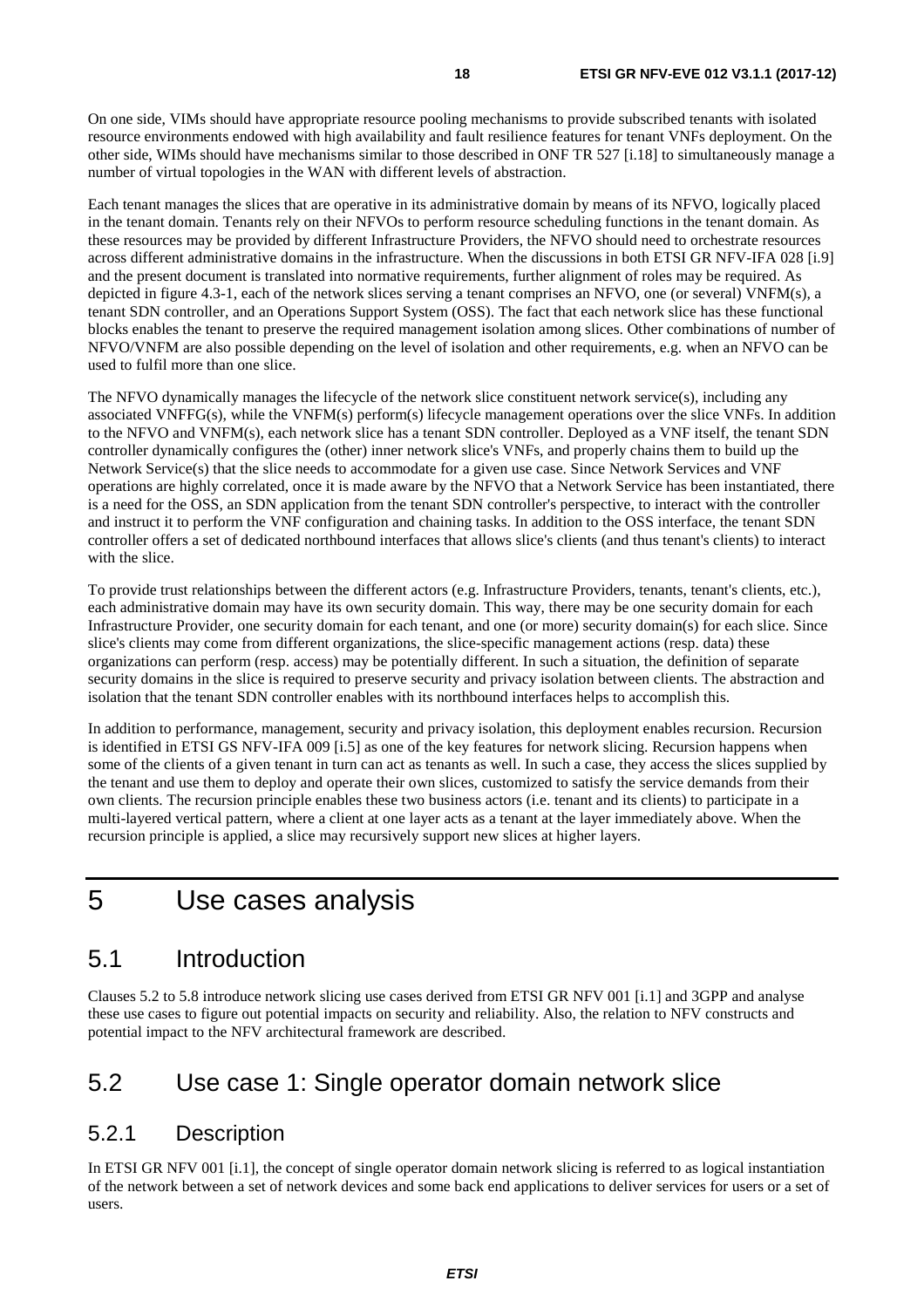<span id="page-18-0"></span>Defining a new network slice is primarily configuring a new set of policies, access control, monitoring/SLA rules, usage/charging consolidation rules and maybe new management/orchestration entity, when network is deployed with a given set of resources. Otherwise, new resources that have not been defined in the blueprint need to be deployed, and their lifecycle process needs to be developed.

It is assumed that each network slice can have its own network slice manager for automation, closed loop monitoring, and self-healing of services.

### 5.2.2 Security implication

New reference point(s) may be required from one or more NFV entity to the network slicing management function(s) in order to satisfy business, contractual, and operational security requirements of network slices.

Maintaining the desired level of security, including access control and policy (tenancy, geo-fence, etc.), of the reference point(s) between the network slicing management function(s) and the functional block(s) of the NFV framework may be a joint responsibility.

The required grade of entity-level and end-to-end security may be determined by the application/service-specific characteristics of the network slices.

### 5.2.3 Reliability implication

The network slicing management functions(s) is (are) responsible for satisfying business, contractual, and operational reliability requirements of network slices. These requirements need to be sent reliably and accurately to the entity (OSS/BSS and/or NFV-MANO) of the NFV framework with which the network slicing management function(s) is (are) interacting. The following remains open for further studies:

- Whether existing reference point(s) and/or interfaces can be effectively utilized for communications between network slicing management function(s) and NFV framework.
- Whether the parameters received from the network slicing management function(s) can be appropriately interpreted and acted upon by the NFV framework for supporting the desired level of reliability.

#### 5.2.4 Relation to NFV constructs

A single operator domain network slice may, but need not, span multiple NFV sites within the same operator's administrative domain. Each NFV site may have its own NFVO, OSS/BSS, VIM, VNFM, etc. functionality in order to allow provisioning and management of network slices that use physical, virtual and hybrid (i.e. a combination of physical and virtual) resources from that site. However, there are scenarios where the NFVO and OSS/BSS functions may span multiple NFV sites within the same operator's administrative domain.

As discussed in the previous clauses, network slicing involves instantiation of the network between a set of network devices and some back end applications to deliver services for users or a set of users.

These instances of network slices may include physical and virtual resources, PNF(s) and VNF(s), and application/service-specific connectivity. The following may also be needed for network slices and their lifecycle management: configuring policies, access control, monitoring/SLA rules, and usage/charging consolidation rules.

The tasks of configuring, deploying, managing and scaling of VNF-based components of network slices can be performed by the NFV-MANO. In this context, the management of service quality of network slices can be achieved by using the relevant NSDs along with VNFDs via affinity/anti-affinity rules and deployment flavours of VNFs.

### 5.2.5 Potential impact to the NFV architectural framework

As mentioned in the previous clause, in order to fulfil the tasks of network slice instantiation and maintenance within a single operators' administrative domain, additional functionalities may be required to support configuring policies, access control, monitoring/SLA rules, and usage/charging consolidation rules.

These functionalities may be consolidated in an entity external to the NFV architectural framework. This entity may be called the Network Slice Manager (NSM), and it is involved, among others, with the following tasks:

• Determining the requirements for NSIs from the description of applications and services.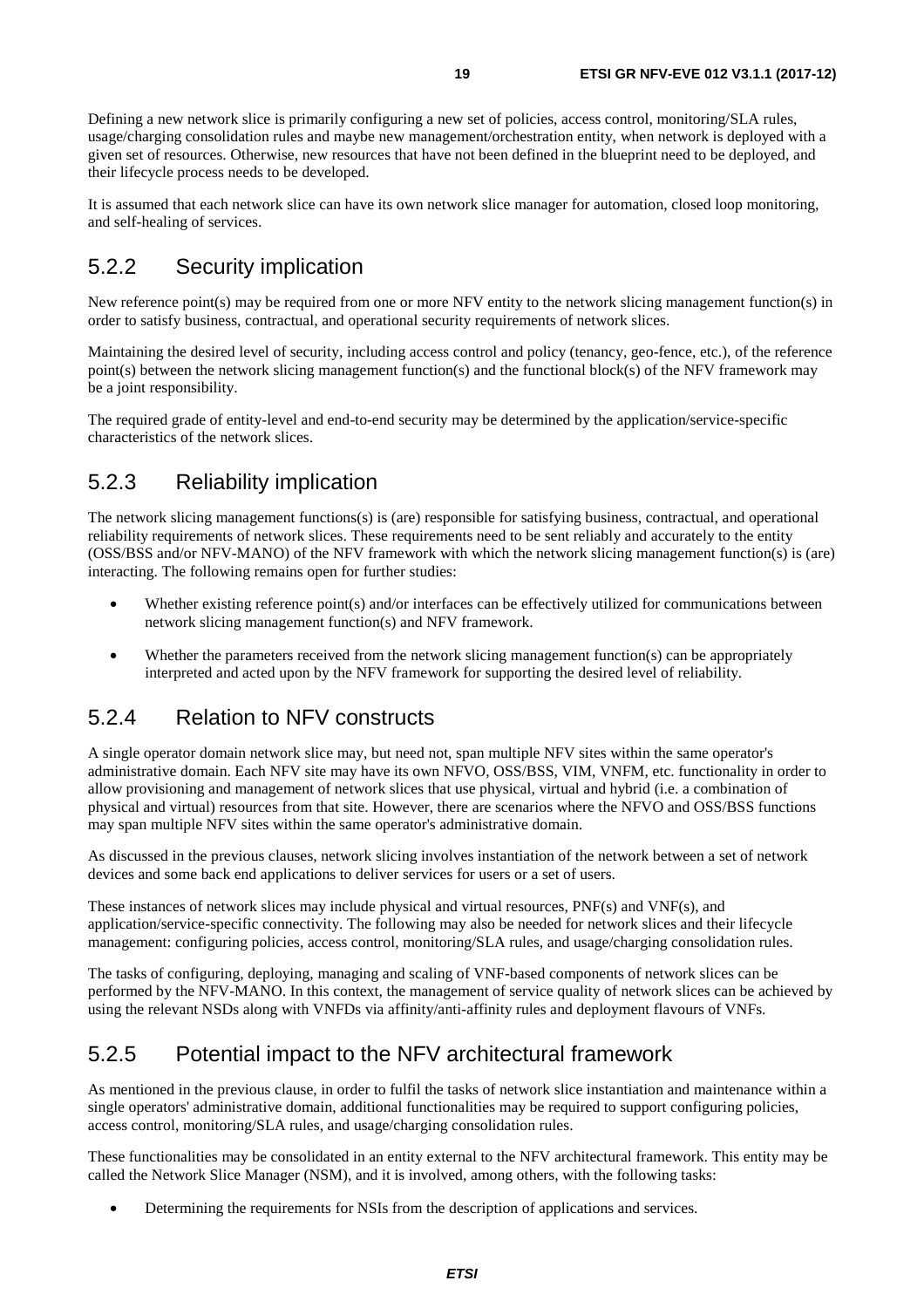<span id="page-19-0"></span>• Management of blueprint, catalogue, and lifecycle of network slices.

The NSM functional block determines, by translating or mapping or both, as appropriate, the network slices features into appropriate NSDs and VNFDs. The network slices' features are based on the requests from applications and services.

One or more new NSDs may need to be created, if translation and/or mapping cannot be done directly or any of the existing NSDs cannot satisfy the requested features of the network slices.

An NSM may need to maintain its own network slice catalogue, network slice Blueprint, and sub-network blueprint, and NSIs and NSSIs.

NOTE: The present document does not document any specific mapping/integration between NSM and the network slicing management functions that are for instance studied in 3GPP TR 28.801 [[i.21](#page-6-0)].

### 5.3 Use case 2: Network Slice Instance creation

#### 5.3.1 Description

This use case is derived from clause 5.1.1.1 of 3GPP TR 28.801 [[i.21\]](#page-6-0), when the operator decides to create a NSI.

#### 5.3.2 Security implication

The allocated resources during NSI creation should be isolated. Also, the network slice management operations should be isolated.

### 5.3.3 Reliability implication

Table 7.2.2-1 of 3GPP TS 22.261 [[i.20](#page-6-0)] shows low latency and high reliability 5G service scenarios and their performance requirements with an availability and reliability level varying from low to very high (i.e. from three nines to six nights). It further describes the following requirements related to availability and reliability for network slices:

- "*The 5G system shall enable the network operator to define a priority order between different network slices in case multiple network slices compete for resources on the same network.*"
- "*The 5G system shall support means by which the operator can differentiate policy control, functionality and performance provided in different network slices.*"

Those requirements imply that:

- The ability to differentiate network slices through their availability and reliability.
- The ability for the network operator to define a priority for a network slice in case of scarce resource situations (e.g. disaster recovery).

Both NGMN [[i.14](#page-6-0)] **and 3GPP TR 28.801** [**[i.21](#page-6-0)**] **require that** a NSI should be created by using the network slice template (NST) and certain network specific characteristics information including the reliability and priority requirements for physical and logical resources.

The reliability implications for network slice creation according to 3GPP requirements are:

- Availability, reliability, priority requirements of a network slice defined by the operators should be included into constraints for NSI creation.
- Network slice creation should enable mechanisms to support different NSIs in terms of availability, reliability and priority required by the operators.
- A created network slice should be able to adapt to changes of availability, reliability, priority requirements of this network slice.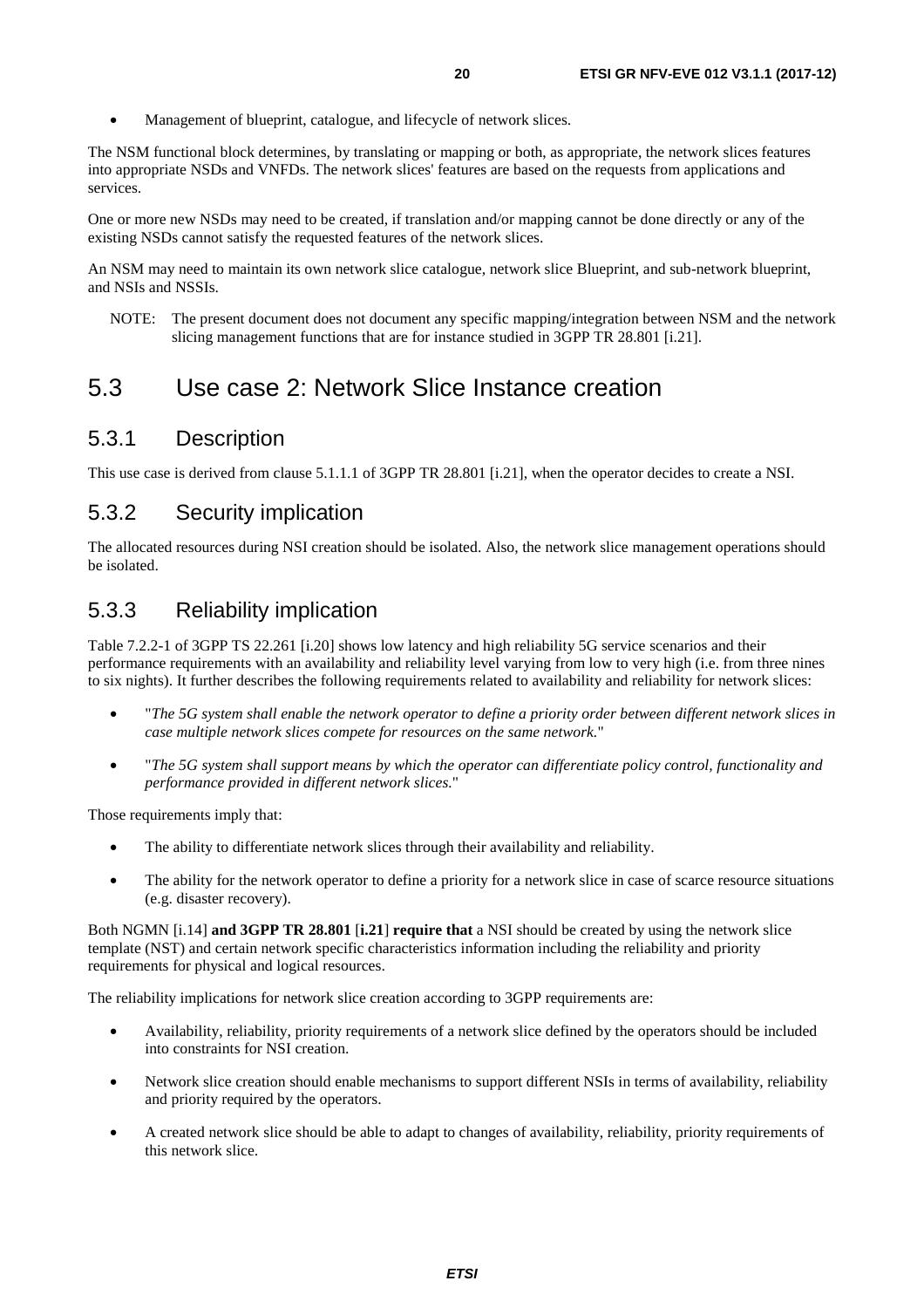<span id="page-20-0"></span>The availability and reliability of a NSI do not depend only on the availability and reliability properties of the physical and logical resources assigned during NSI instantiation, but also on run-time operations, e.g. maintaining the assigned resources to fulfil the availability and reliability requirements during the NSI lifecycle whenever accidental or intentional anomalies occur. Also, reliability of a NSI depends on the topology of the interconnections between the assigned resources.

Since there are some gaps (see below) in current NFV specifications identified in ETSI GR NFV-REL 007 [[i.11\]](#page-5-0), additional NFV specifications might be needed for NS instantiation for use in the creation of a NSI:

- Support of service availability levels.
- Support of priority handling for virtual resource assignment.
- Service continuity during restoration following a failure, scaling and software (VNF, MANO, NFVI) modification.

### 5.3.4 Relation to NFV constructs

The NF contained in the NSI defined in 3GPP SA5 can be either a VNF or a PNF. The resources of the VNFs are managed by the NFV-MANO system. The relation to NFV constructs is analysed below:

- Whenever a VNF is in use, deployment and management of the associated virtualised resources is supported by the NFV-MANO system, including any scale operation associated with reconfigurations. About VNF management, keeping in mind that a VNF is composed by virtualized resources and a network application; according to SA5 definition, MANO takes care of the management of the virtualised resources and the 3GPP management system takes care of the 3GPP network application installed on them.
- The QoS and availability requirements for resources supporting a network slice will be dealt by including appropriate information in the NSD, and the corresponding VNFDs of the relevant VNFs (e.g. affinity and anti-affinity rules, virtual link quality of service, etc.) and/or by selecting appropriate deployment flavours at instantiation time.

#### 5.3.5 Potential impact to the NFV architectural framework

No specific impact to the NFV architectural framework is identified other than described in clause 5.2.5.

# 5.4 Use case 3: Network Slice Subnet Instance creation

#### 5.4.1 Description

This use case is derived from clause 5.2.1.1 of 3GPP TR 28.801 [[i.21](#page-6-0)]: the NSSI is created by the Network Slice Subnet Management Function (NSSMF), according to the creation request received from the Network Slice Management Function (NSMF).

The concept of NSSI is further explained within clause 4.3 of 3GPP TR 28.801 [\[i.21\]](#page-6-0). The concept of NSSMF is further explained within clause 4.10 of 3GPP TR 28.801 [[i.21](#page-6-0)].

#### 5.4.2 Security implication

The allocated resources during NSSI creation should be isolated. Also, the network slice management operations should be isolated.

### 5.4.3 Reliability implication

accoding to SAS definition. MANN takes care of the minagement of the virtualized resources and the 3GF<br>management system takes care of the 3GFP network application installed on them.<br>The QoS and availability requirements f The availability and reliability of a NSSI do not depend only on the availability and reliability properties of the physical and logical resources assigned during NSSI instantiation, but also on run-time operations, e.g. maintaining the assigned resources to fulfil the availability and reliability requirements during the NSI lifecycle whenever accidental or intentional anomalies occur. Also, reliability of a NSSI depends on the topology of the interconnections between the assigned resources.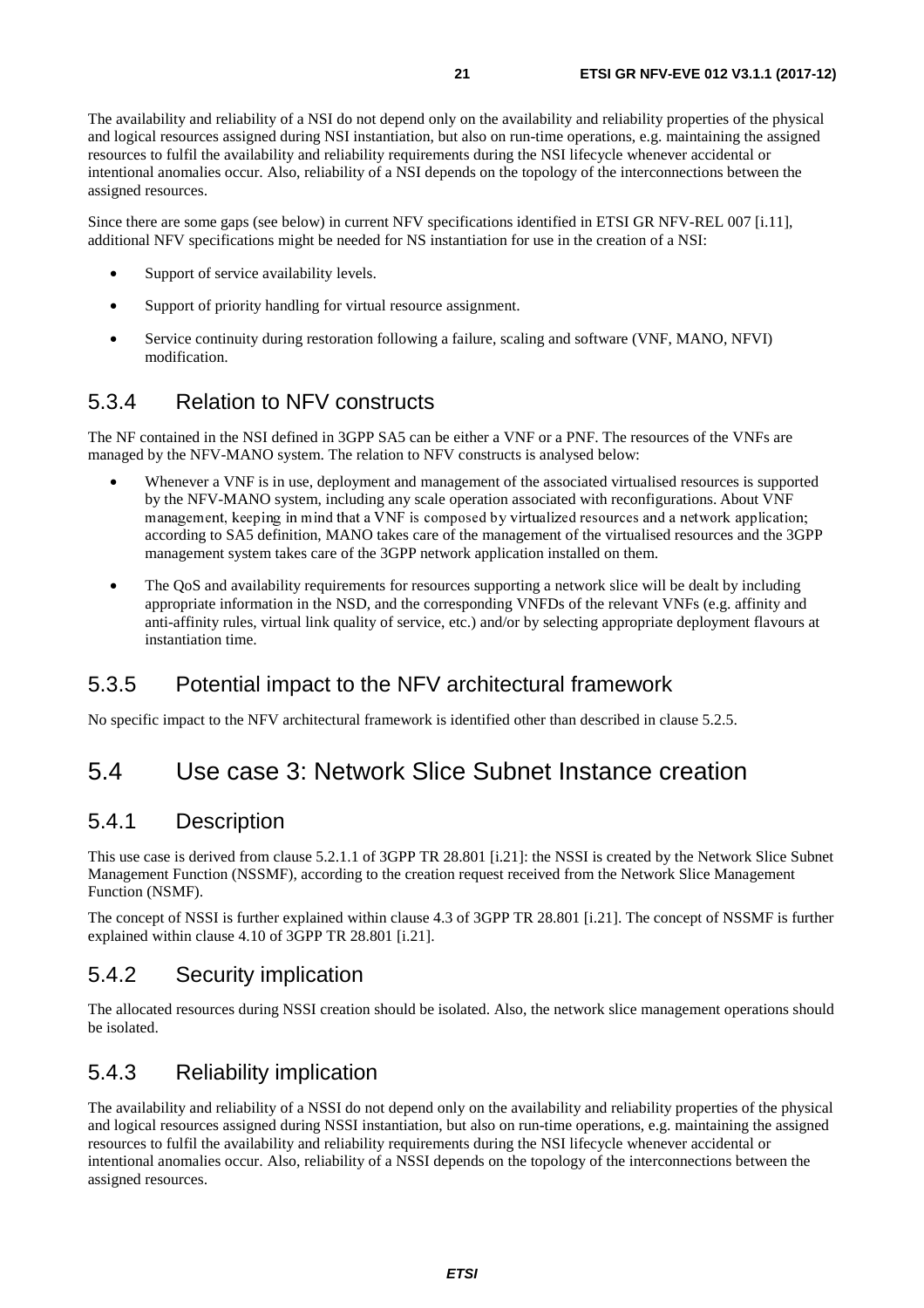#### <span id="page-21-0"></span>5.4.4 Relation to NFV constructs

The NSSMF determines which network functions (NF) and resources are needed, where the NFs defined in 3GPP SA5 can be either a VNF or a PNF. The relation to NFV constructs is analysed below:

• As indicated by "The NSSMF creates and configures the NSSI constituent parts which may include both virtualised and non-virtualised NFs", when the NSSI constituent parts include VNFs, the resources of these VNFs are provided and supported by the NFV-MANO system and grouped into one (or more) NS(s) in the NFV context.

#### 5.4.5 Potential impact to the NFV architectural framework

No specific impact to the NFV architectural framework is identified other than described in clause 5.2.5.

# 5.5 Use case 4: Network Slice Instance creation, configuration and activation with VNFs

#### 5.5.1 Description

This use case is derived from clause 5.1.1.9 of 3GPP TR 28.801 [[i.21](#page-6-0)], when VNFs are included during the process of NSI creation, configuration and activation.

#### 5.5.2 Security implication

No specific security implication is identified.

#### 5.5.3 Reliability implication

No specific reliability implication is identified other than described in clause 5.3.3.

#### 5.5.4 Relation to NFV constructs

As described by the use case, the NSSMF configures and triggers the components of NFV-MANO to instantiate and/or configure all needed VNFs and NSs, when VNFs are included in a NSSI to compose an NSI. The components of NFV-MANO are interacting with the NSSMF, and NSSIs are composed with NSs.

#### 5.5.5 Potential impact to the NFV architectural framework

No specific impact to the NFV architectural framework is identified other than described in clause 5.2.5.

# 5.6 Use case 5: Priority of NSI for re-allocating the limited resources

#### 5.6.1 Description

This use case is derived from clause 5.1.11.1 of 3GPP TR 28.801 [[i.21\]](#page-6-0). The NSIs are assigned different priorities according to different service requirements, leading the network slice management system to re-allocate the resources to high priority NSIs in case of resource shortage.

The NSM provides to NFV-MANO the policies required to be applied to the NS at instantiation time, including priority of the resources to be allocated to the NS instance. The NFV-MANO system acts as per policies in case of resources shortage, in order to properly allocate resources to the NS instances according to their assigned priority. Examples of such actions may be to terminate and/or change the resources of a NSIs with lower priority and to increase the available resources for the NSIs with higher priority.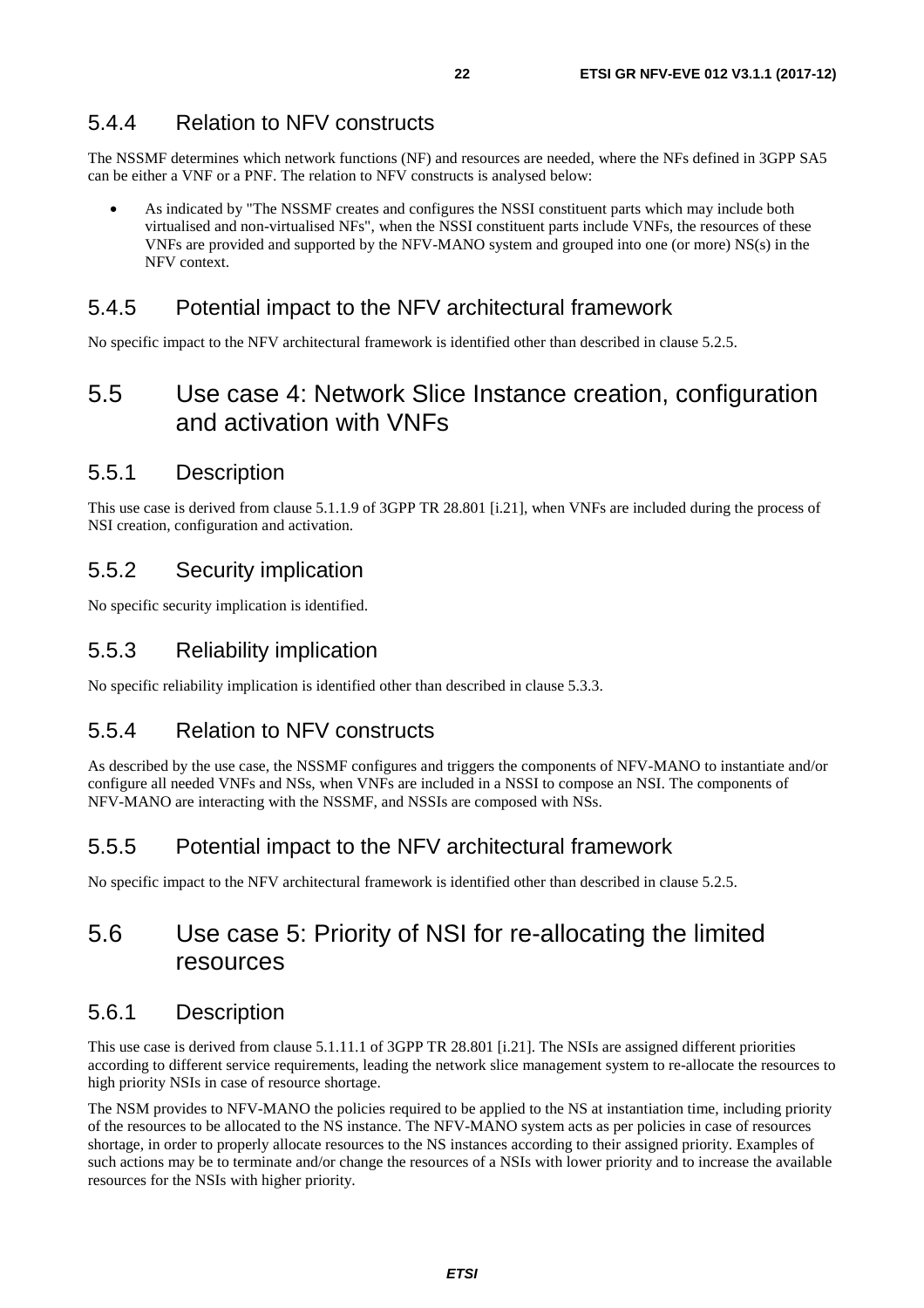### <span id="page-22-0"></span>5.6.2 Security implication

Some resources of the NSIs are isolated for security reasons, thus these resources should not be re-allocated. The network slice management system is expected to check the resource type, as well as one or more resource related security policies before re-allocating a resource.

### 5.6.3 Reliability implication

The reliability requirements and policies associated with a NSI are provided by the NSM and NFV-MANO should apply them throughout the lifecycle management of the NS instance.

If the network provider has enabled policies for prioritizing network slices or services supported by network slices, NFV-MANO, which manages resources used by those network slices, should provide the capability to apply the associated priority during resource assignment to network slices, recovery of resource failures in network slices, etc.

In case of scarce resources (e.g. a disaster) during the lifecycle of NS instance, the reliability of the NSI is affected if the NSI resources are partly, or totally, revoked.

### 5.6.4 Relation to NFV constructs

If the resources of the NSI (or part of them) are managed by the NFV-MANO, then the NFV-MANO system should provide the lifecycle management functionalities requested by the network slice management system, according to the received policies from the NSM, including priority handling. For instance, as part of the priority enforcement, the VNF instances, NS instances, or virtualised resources could be terminated or scaled down/in according to the policies provided by the NSM.

The NFV-MANO system should apply the associated reliability requirements and policies for the NSI resources that are managed by NFV-MANO.

#### 5.6.5 Potential impact to the NFV architectural framework

There is no current support in the lifecycle management of NS instances and VNF instances for the handling of requirements on resources prioritization for the NSI. The NFV architectural framework needs to be enhanced to support reception and handling of the policies received from NSM, including resource prioritization.

Specific reliability requirements associated with the NSI should also be supported by the NFV-MANO system interfaces (e.g. communicating reliability requirements to VIM) for the lifecycle management of NSs.

# 5.7 Use case 6: Network Slice as a Service

### 5.7.1 Description

An operator proposes to service providers to build specific network slices for carrying the services of these service providers with a guaranteed QoS. This is a Network Slice as a Service functionality proposed by the operator as described in clause 4.9.2 of 3GPP TR 28.801 [[i.21](#page-6-0)]. This use case is further described in clause 5.1.6.3 of 3GPP TR 28.801 [\[i.21](#page-6-0)].

### 5.7.2 Security implication

#### 5.7.2.0 Introduction

The operator proposing a Network Slice as a Service to its customer needs to provide a network slice isolated from the other slices. The concept of isolation is described in section 1.1 of [\[i.15\]](#page-6-0). For some very sensitive services (e.g. mission critical services), the slice isolation is even reinforced.

A threat analysis is provided in [\[i.15](#page-6-0)]. The following sub-clauses detail additional security implications at the NS level and at the VNF level.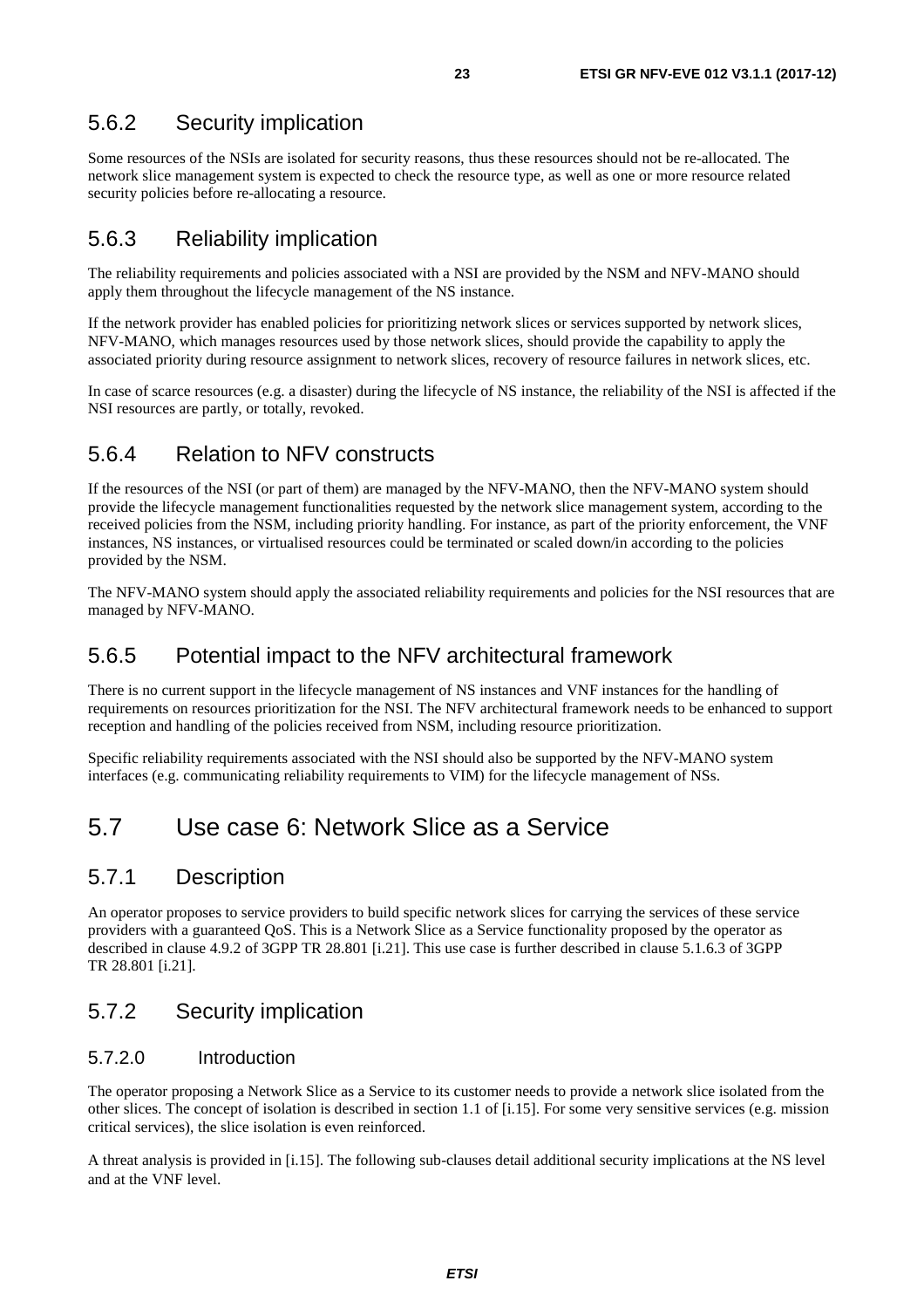#### <span id="page-23-0"></span>5.7.2.1 Network service level

A network slice is a graph of network functions (VNF, PNF) connected together to build an end-to-end network service with specific requirements and capabilities.

Several network functions may be common to different slices.



**Figure 5.7.2.1-1: Network slices with common VNFs** 

Figure 5.7.2.1-1 shows two network slices using common functions: VNF1, VNF2 and VNF3. VNF4 and PNF1 are the dedicated network functions of the network slice 1. VNF5 and PNF2 are the dedicated network functions of the network slice 2.

Network slice isolation implies that all processes and data handled by the network slice 1 are not shared with the network slice 2. To achieve this goal, a specific care is made on the common VNFs. In these VNFs, the data flow coming from the network slice 1components is not mixed with the data flow issued from the network slice 2 components. A specific design of these VNFs and/or instantiation of these VNFs ensure this separation. For these VNFs, some security recommendations are given in clause 6.2.1.

#### 5.7.2.2 VNF level

For some virtual functions embedding security functions, the isolation at the virtualisation container could be not sufficient.





Figure 5.7.2.2-1 shows a Virtual Network Function. The VNF Instance uses virtualised resources (e.g. compute, networking and storage). The VNF Instance is composed of VNF Components (VNFCs) that are instantiated on Virtualisation Containers (VC), e.g. in the form of Virtual Machines. The VNFC could use also optional virtual storage, which will imply further requirements on storage isolation. Each VNFC executes a part of the VNF application software. The internal connection of VNFCs in the VNF Instance is done through internal Virtual Links. The VNF Instance provides external connection points that enable the connection of the VNF to other VNFs or PNFs in the network slice.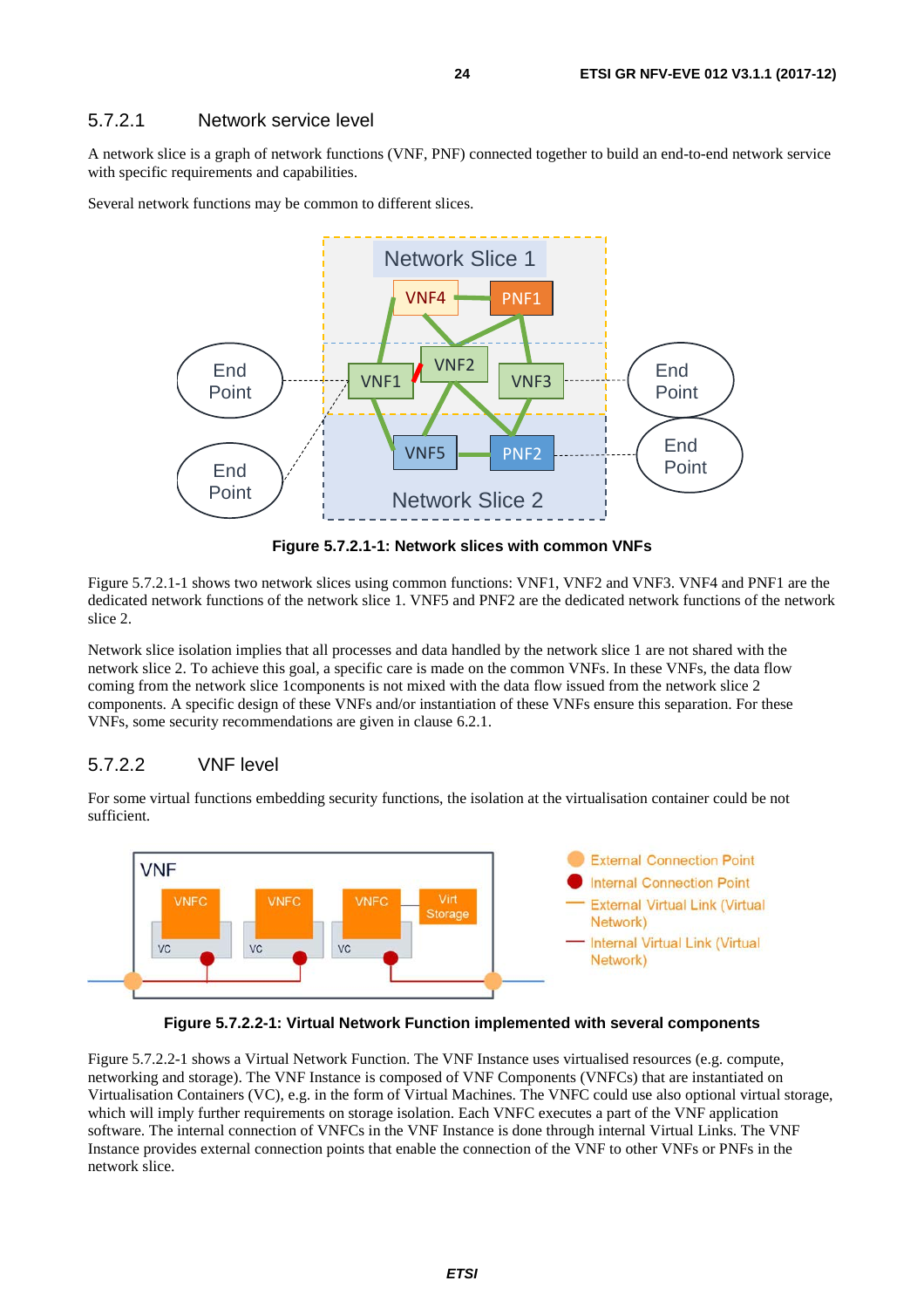There could be in a VNF some critical parts that need strong security and for which a strict isolation is needed. For these components, an instantiation in Hardware-Mediated Execution Enclave (HMEE), as described in ETSI GS NFV-SEC 009 [[i.12](#page-6-0)], i.e. protection by hardware isolation, could be necessary.

A VNF with security requirements fulfilled with HMEE is shown below.



#### **Figure 5.7.2.2-2: Virtual Network Function with critical component deployed in secure enclave**

Figure 5.7.2.2-2 shows a VNF using a critical part implemented in VNFC2 for which the processing and the data are completely isolated from the other VNFCs. For this matter, the VNFC2 is deployed in a HMEE and its internal connection points correspond to the entry point and output point of the HMEE.

There could be a need to put the entire VNF in the HMEE. In this case, different possibilities are represented in figures 5.7.2.2-3 and 5.7.2.2-4.

#### **First case:**



#### **Figure 5.7.2.2-3: Virtual Network Function deployed in several HMEEs**

Figure 5.7.2.2-3 shows a VNF for which there is a separation of the processes into several HMEEs. Processes and data of VNFC1 are totally isolated from those of VNFC2 and VNFC3. In this case, the virtual links connecting the VNFCs are not part of the HMEE.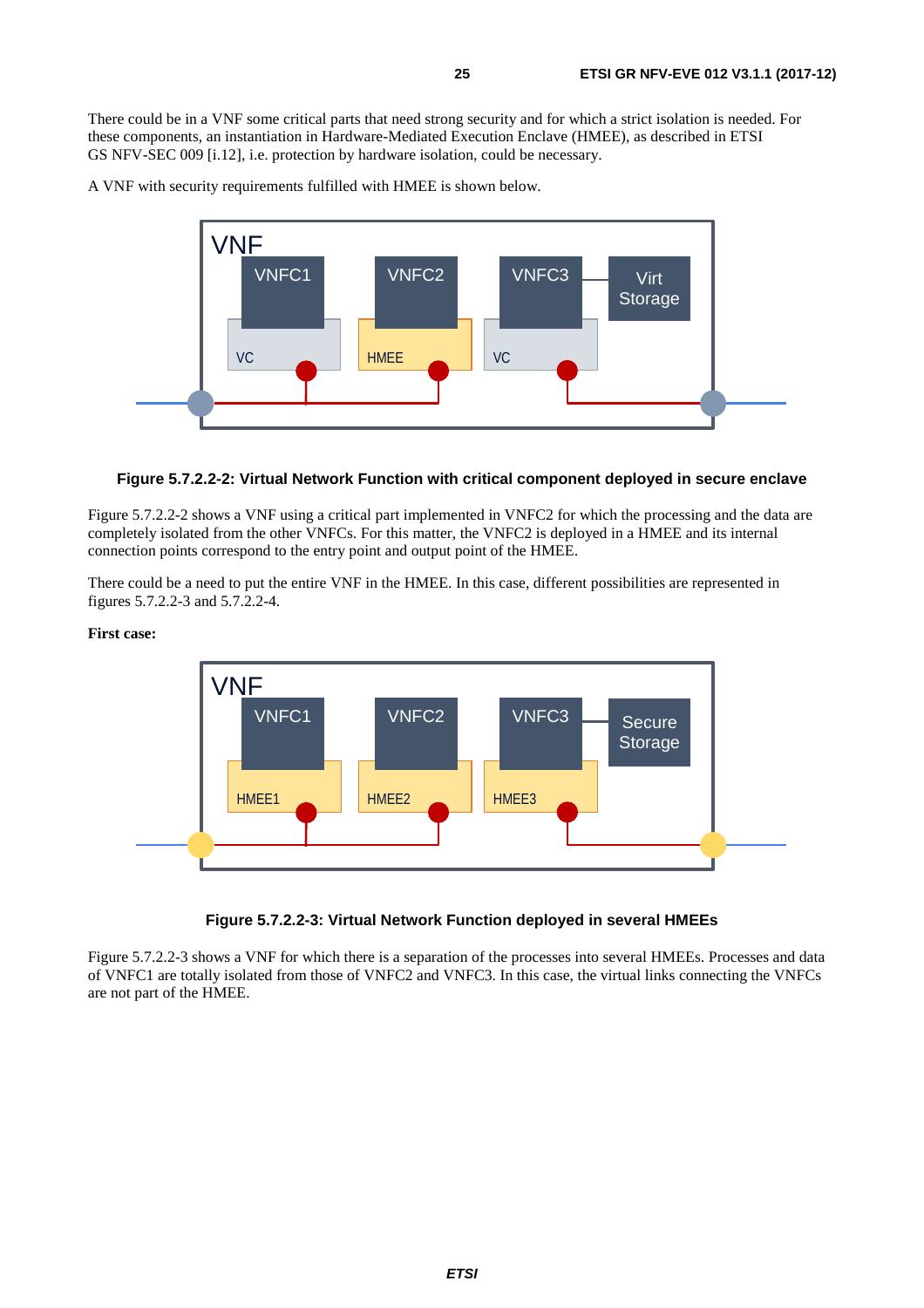<span id="page-25-0"></span>**Second case:** 



#### **Figure 5.7.2.2-4: Virtual Network Function deployed in a HMEE**

In this case, the entire VNF is designed as a single component deployed in a HMEE: the entire VNF is thus protected.

These different requirements on the VNF design and deployment result in some recommendations for the system and NFVI which are given in clause 6.2.2.

### 5.7.3 Reliability implication

No specific reliability implication is identified.

#### 5.7.4 Relation to NFV constructs

As described in clause 5.1.6.3 of 3GPP TR 28.801 [[i.21](#page-6-0)], the customer inputs a set of service requirements (e.g. business scenario, isolation, throughput, latency, coverage, etc.) to the operator. The network operator provides a customized network slice as a service which can serve the customer's requirements and signs an SLA with the customer.

To ensure this Network Slice as a Service's SLA, the network operator describes the service requirements in the descriptor of the network slice, which in turn could be mapped into the descriptor of a network service (NSD). The NS will be instantiated using the VNFs for which the descriptor (VNFD) requirements are fulfilled: these requirements could be, e.g. business scenario, isolation, throughput, latency, and coverage. But the requirements are not limited to this list.

It is assumed that the network slice resource requirements can be mapped to the NSD and/or VNFD.

### 5.7.5 Potential impact to the NFV architectural framework

This use case can lead to a requirement for NFV-MANO to manage a significantly higher number of network service instances than for more conventional use cases described in ETSI GS NFV 001 [[i.1\]](#page-5-0).

As described in clause 5.1.6.3 of 3GPP TR 28.801 [[i.21](#page-6-0)], after activating the NSI, the network slice management system will expose part of the service-related performance data to the customer. If current performance cannot meet the SLA, some actions (e.g. scale in/out, modification, etc.) are executed to guarantee the NSI performance.

The network slice management system (which resides outside of the NFV architectural framework) includes a monitoring entity able to interpret the requirements described in the network slice descriptor (see clause 5.7.4), and interacts with the NFVO of the NFV-MANO to ensure corrective actions on resource management and guarantee the end-to-end performance. This monitoring entity interacts with the NFV-MANO to request resource-related performance data to be able to expose performance report to the network operator and /or customer of the network operator.

This performance monitoring requirement results in some recommendations for the system that are given in clause 6.1.1.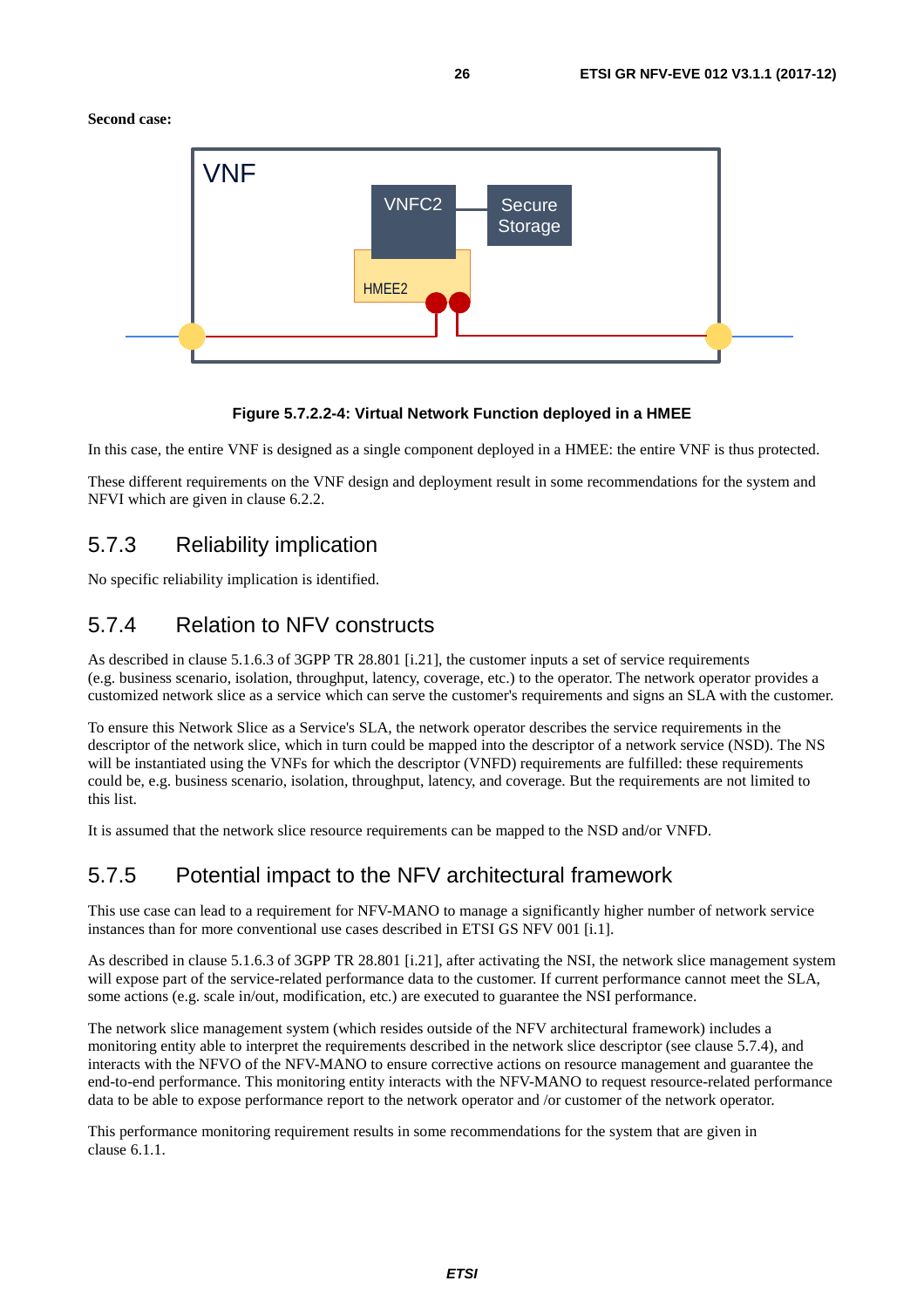# <span id="page-26-0"></span>5.8 Use case 7: Network Slice Instance across multiple operators

#### 5.8.1 Description

This use case is derived from clause 5.1.8.2 of 3GPP TR 28.801 [[i.21](#page-6-0)]. Under the condition of non-management prerequisites, such as trust and legal issues, the NSI is created across multiple operators, where each operator decomposes the service request of the NSI and provides its own NSSI to compose the NSI. One operator may provide its management data to the other operator when requested.

### 5.8.2 Security implication

As the sending of management data for NSSI from one operator to another operator is completed at the 3GPP, no specific security requirements for this use case is needed from the NFV-MANO perspective.

### 5.8.3 Reliability implication

As the service request of the NSI is decomposed for each operator, if the resource management of the NSSI is supported by the NFV-MANO system, the reliability of each NFV-MANO system is independent.

### 5.8.4 Relation to NFV constructs

No specific relation to NFV constructs is identified.

#### 5.8.5 Potential impact to the NFV architectural framework

No specific impact to the NFV architectural framework is identified other than described in clause 5.2.5.

# 6 Support of network slicing

# 6.1 Recommendation: Architectural framework

#### 6.1.0 Introduction

This clause provides recommendations in term of potential NFV-MANO evolutions resulting from the analysis performed for the use cases described in clause 5. Recommendations encompass the identification of potential new requirements, i.e. to describe that a requirement is needed to cover certain aspect or required functionality. Recommendations are categorized and elaborated as follows:

- Reference points and/or interfaces (clause 6.1.1)
- Functional (clause 6.1.2)
- Descriptors (clause 6.1.3)

### 6.1.1 Reference points and/or interfaces

- It is recommended that the reference point or interface between the Network Slice Management and the NFV architectural framework allows the network slice management to specify the necessary information contained in, or derived from, the network slice descriptor implementing the Network Slice requirements.
- It is recommended that the reference point or interface between a monitoring entity in the Network Slice Management and the NFV architectural framework allows the monitoring entity to collect necessary information and the network slice management to request corrective resource management actions to guarantee the performance described in the network slice descriptor.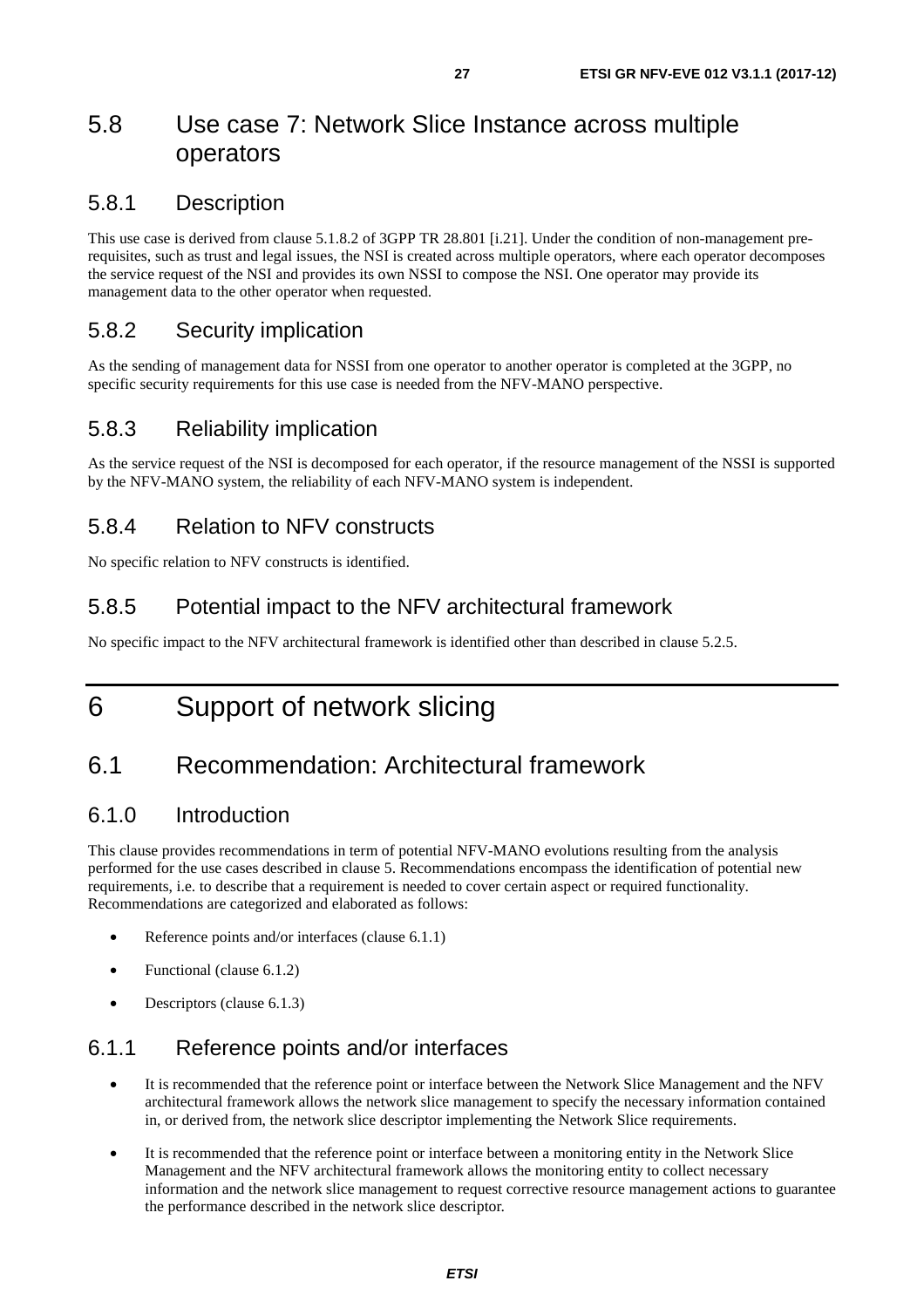- <span id="page-27-0"></span>• It is recommended that the reference point or interface between the NFV architectural framework and the Network Slice Management exposes to NSM the capabilities to provide the required NSI policies such as the priority to be applied to a NS instance.
- It is recommended that the reference point or interface between a monitoring entity in the Network Slice Management and the NFV architectural framework allows the monitoring entity to request resource performance data, including data related to the policies such as the priority requested for a NS instance, that will be exposed in a report to the network operator and /or customer of the network operator.
- It is recommended that the reference point or interface between NFV-MANO and the Network Slice Management entity enables the Network Slice Management entity to register to NFV-MANO the performance data to monitor and needed in order for the monitoring entity in the Network Slice Management entity to detect divergence against the requirements of the network slice and expose part of the service-related performance data to the customer.
- It is recommended that the reference point or interface between NFV-MANO and the Network Slice Management entity enables NFV-MANO to provide the performance data to the monitoring entity in the Network Slice Management entity for the monitoring entity in the OSS/BSS to detect a divergence against the requirements of the network slice.
- It is recommended that the reference point or interface between the Network Slice Management entity and NFV-MANO enables the Network Slice Management entity to launch the appropriate actions (e.g. scale in/out, modification, etc.) to comply with the network slice requirements when a divergence is detected.

#### 6.1.2 Functional

- It is recommended that the prioritization of virtualised resource management is supported.
- It is recommended that a mechanism between the NFV-MANO and the Network Slice Management entity is specified to exchange with the NFV-MANO the requirements for the NS supporting the network slice.
- It is recommended that the NFV-MANO architecture be evaluated with regard to its ability to support the management of a high number of network service instances (e.g. for support the network slice as a service use case). These network service instances may span over multiple sites and multiple administrative domains.

#### 6.1.3 Descriptors

It is recommended that the NSD and VNFD enable conveying resource requirements derived from the network slice descriptor resource requirements.

### 6.2 Recommendation: Security

#### 6.2.0 Introduction

This clause provides recommendations in term of security resulting from the analysis performed for the use cases in clause 5.

The requirements in ETSI GS NFV-SEC 012 [[i.13\]](#page-6-0) apply for the Network Slice as a Service use case. Security recommendations are collected in [\[i.15](#page-6-0)] and also apply to this use case. The following are additional recommendations for isolation at the hypervisor and OS level.

#### 6.2.1 Network service level

As described in clause 5.6.2, the following recommendations could be made:

• It is recommended that some particular resources of the NSI are not re-allocated in case those resources are isolated for security reasons.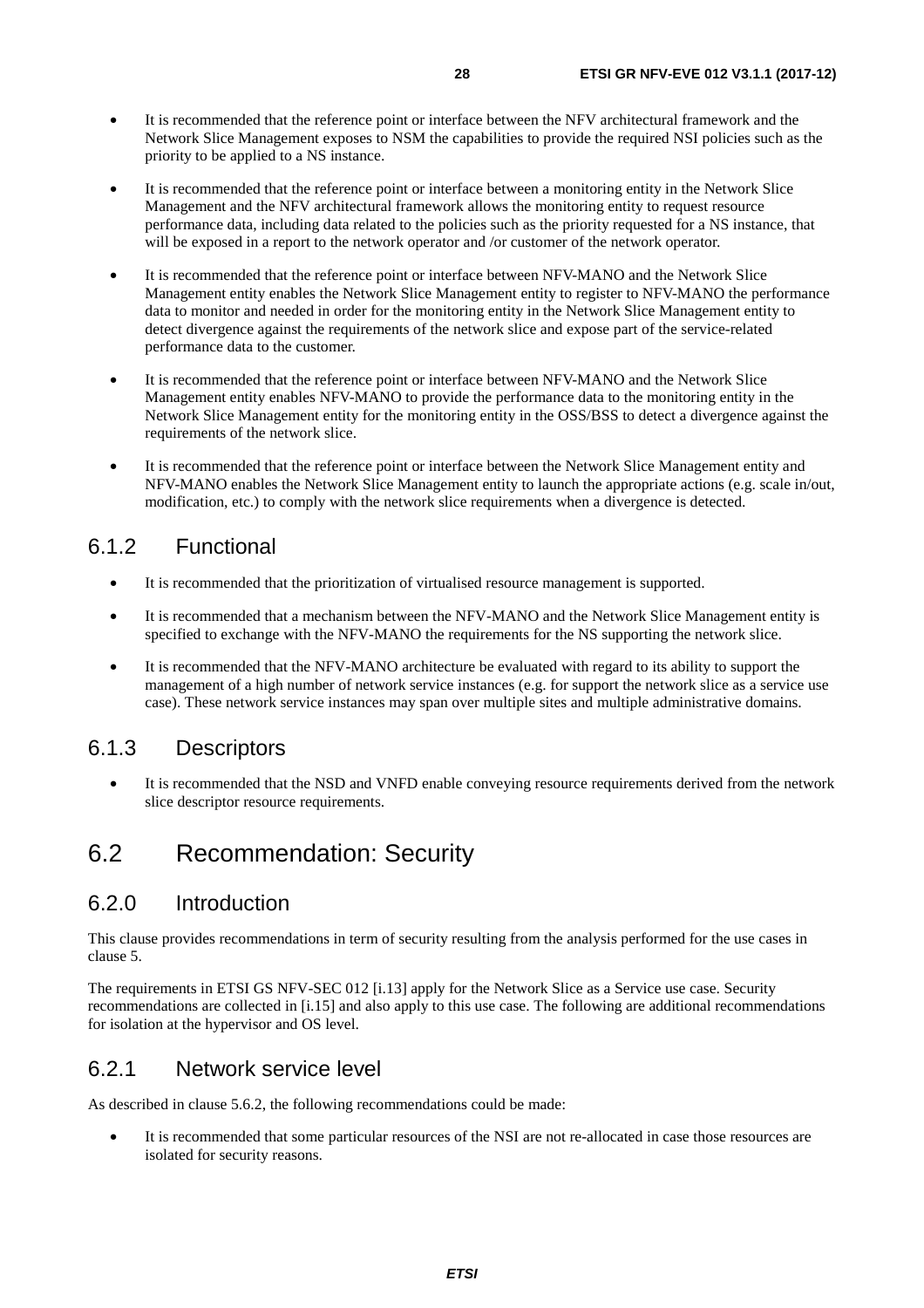<span id="page-28-0"></span>As described in clause 5.7.2.1, when network functions are shared between different network slices, a specific design of these VNFs and/or instantiation of these VNFs are needed to ensure the separation and isolation of network slices. For these VNFs, the following recommendations could be made:

- It is recommended to add the requirement for instantiating the VNF separately for each slice on the virtualised infrastructure, when a VNF package is used for several slices and isolation by slice is required, unless this VNF supports processes and data isolation by slice.
- It is recommended to add the requirement to use a virtualised infrastructure that ensures a separation of processes and data for the VMs used by each VNF instance.
- It is recommended to add the requirement for enabling NFV-MANO to authenticate the platform and to verify the capabilities, integrity and trustworthiness of the platform prior to the instantiation of the component of the network service.
- It is recommended to add the requirement for using PNFs physically duplicated for each slice where a PNF is used and isolation by slice is required, unless this PNF supports processes and data isolation by slice.
- It is recommended to add the requirement that the virtual link connecting the VNFs is dedicated for each slice and logically isolated even if this virtual link connects two common VNFs.

### 6.2.2 VNF level

As described in clause 5.7.2.2, VNF could be deployed in the NFVI using one or more HMEEs depending on the critical property of the VNF. This results in several recommendations for the system and NFVI:

- It is recommended to add the requirement for having the possibility in the NFVI to deploy one or more components of a VNF in one or more HMEEs.
- It is recommended to extend the VNFD of the VNF to add the possibility to describe the deployment of components in one or more HMEEs.
- It is recommended to add the requirement of having the possibility for a connection point of a VNFC component to be described as an entry point or output point of a HMEE.
- It is recommended to add the requirement for having the possibility for an external connection point of a VNF to be described as an entry point or output point of a HMEE.
- It is recommended to define a generic framework for the description of VNF and connection points independently of any specific underlying processor and associated HMEE technology.

# 6.3 Recommendation: Reliability

This clause provides recommendations in term of reliability resulting from the analysis performed for the use cases in clause 5:

- It is recommended that the parameters received from the Network Slice Management Function or the Network Subnet Slice Management Function are appropriately interpreted and acted upon by the NFV architectural framework for supporting the desired level of reliability.
- It is recommended that the NS instantiation occurs in the creation of a NSI.
- It is recommended that the NFV architectural framework applies the reliability requirements and policies associated with a NSI throughout the lifecycle management of the NS instance.

# 6.4 Relation with ETSI ISG NFV group specifications

Table 6.4-1 provides relation between recommendations analysed in clause 6.1 to 6.3 and ETSI ISG NFV group specifications which might need to be changed concerning the NFV architectural framework, including its security and reliability requirements, to support network slicing capabilities.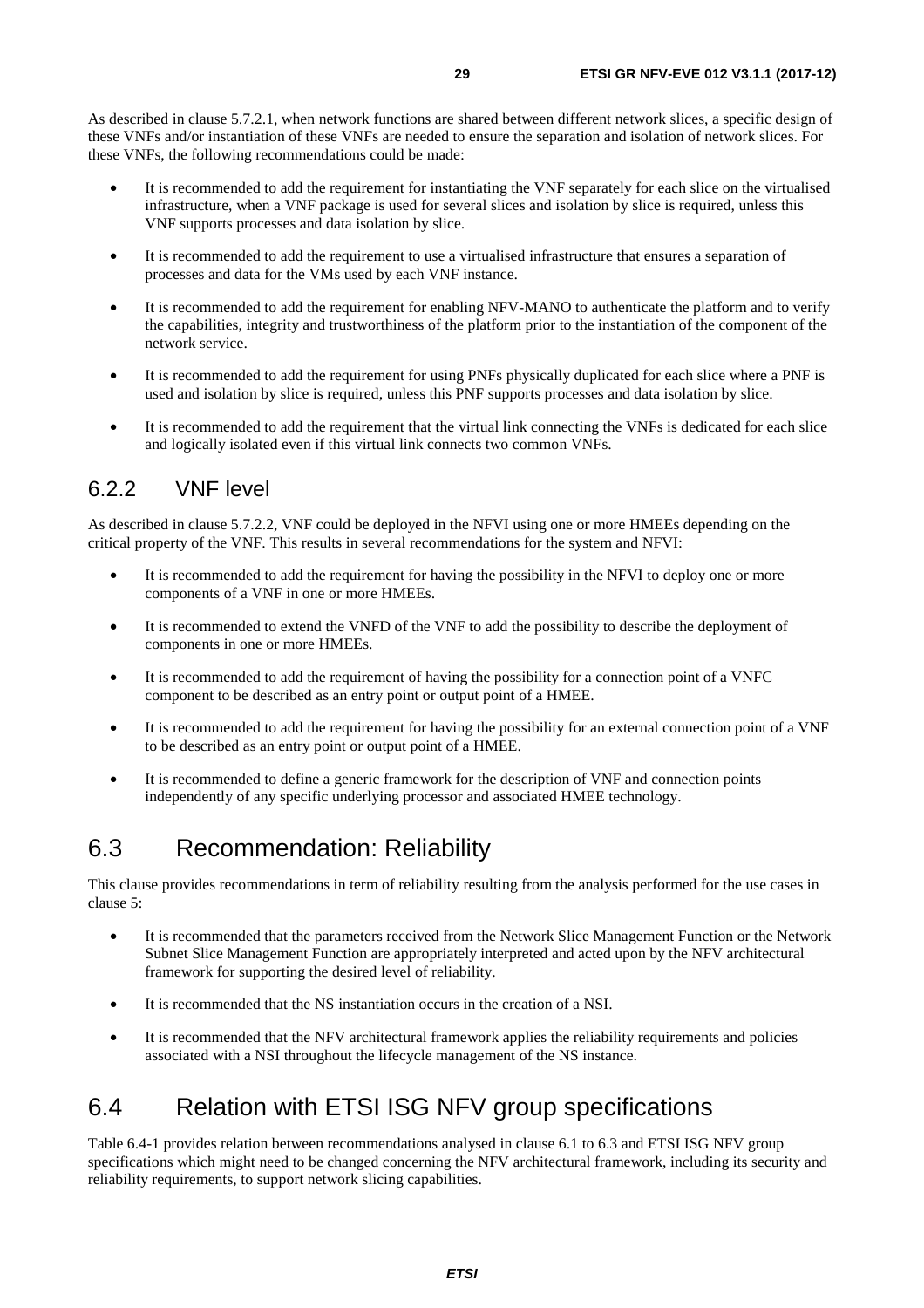| Table 6.4-1: Relation with ETSI ISG NFV group specifications |  |  |  |
|--------------------------------------------------------------|--|--|--|
|                                                              |  |  |  |

| <b>Target deliverable</b>           | <b>Recommendation</b>                                                             | <b>Type</b> | <b>Reference</b>   |
|-------------------------------------|-----------------------------------------------------------------------------------|-------------|--------------------|
| <b>ETSI</b>                         | Study whether new parameters are required to                                      | Parameter   | Clause 6.1.1 in    |
| GS NFV-IFA 005 [i.23],              | realize network slicing capabilities such as:                                     |             | the present        |
| <b>ETSI</b>                         | Determining the requirements on the<br>$\bullet$                                  |             | document           |
| GS NFV-IFA 006 [i.24],              | lifecycle of the Network Service used as                                          |             |                    |
| <b>ETSI</b>                         | part of a network slice                                                           |             |                    |
| GS NFV-IFA 012 [i.26],              | Determining the requirements for the                                              |             |                    |
| <b>ETSI</b><br>GS NFV-IFA 013 [i.6] | lifecycle of the Network Service used as                                          |             |                    |
|                                     | part of a Network Slice Subnet                                                    |             |                    |
|                                     | Determining and propagating the<br>$\bullet$<br>resource requirements for Network |             |                    |
|                                     | Service instances and VNF/C instances                                             |             |                    |
|                                     | that are used in a Network Slice instance                                         |             |                    |
|                                     | or Network Slice subnet instance (e.g.                                            |             |                    |
|                                     | Communicating resource prioritization                                             |             |                    |
|                                     | related data)                                                                     |             |                    |
|                                     | Determining the policy handling<br>$\bullet$                                      |             |                    |
|                                     | requirements for Network Service                                                  |             |                    |
|                                     | instances such as prioritization                                                  |             |                    |
|                                     | Determining the requirements for<br>Application and Service Management            |             |                    |
|                                     | Interface and Information Model                                                   |             |                    |
|                                     | specifications                                                                    |             |                    |
|                                     | Determining the requirements for                                                  |             |                    |
|                                     | performance and fault data handling                                               |             |                    |
| <b>ETSI</b>                         | Functional requirement to support network slicing                                 | Function    | Clause 4.3, 5.2.4, |
| GS NFV-IFA 010 [i.27]               | which includes:                                                                   |             | 6.1.2 in the       |
|                                     | Prioritization of virtualised resource management                                 |             | present document   |
|                                     | Support of multi-tenancy                                                          |             |                    |
|                                     | Support of Network Services over multi-site/multi                                 |             |                    |
|                                     | NFVI-PoPs                                                                         |             |                    |
|                                     | Study whether the NFV-MANO architecture                                           |             |                    |
|                                     | scalability is sufficient to enable managing a high                               |             |                    |
|                                     | number of network service instances.                                              |             |                    |
|                                     |                                                                                   |             |                    |
| <b>ETSI</b>                         | Study whether new parameters are required in the                                  | Parameter   | Clause 6.1.3 in    |
| GS NFV-IFA 011 [i.28],              | NSD and VNFD to allow support of the network                                      |             | the present        |
| <b>ETSI</b>                         | slice and network slice subnet.                                                   |             | document           |
| GS NFV-IFA 014 [i.7]<br><b>SEC</b>  | Security requirement to realize the following                                     | Requirement | Clause 6.2 in the  |
|                                     | features:                                                                         |             | present document   |
|                                     | Resource isolation for security reasons                                           |             |                    |
|                                     | and allocation policy:                                                            |             |                    |
|                                     | At Network Service level                                                          |             |                    |
|                                     | At VNF level                                                                      |             |                    |
|                                     | At NFVI level                                                                     |             |                    |
|                                     | <b>Isolation of Network Service</b>                                               |             |                    |
|                                     | management for multiple tenants                                                   |             |                    |
| <b>REL</b>                          | Reliability requirement to realize the following                                  | Requirement | Clause 6.3 in the  |
|                                     | features:<br>Network Service instantiation used in the<br>$\bullet$               |             | present document   |
|                                     | creation of a network slice instance, or in                                       |             |                    |
|                                     | the network slice subnet instance                                                 |             |                    |
|                                     | Maintaining the reliability of Network                                            |             |                    |
|                                     | Services supporting the network slice                                             |             |                    |
|                                     | instance during and after resource                                                |             |                    |
|                                     | changes                                                                           |             |                    |
|                                     | Applying the reliability requirements and                                         |             |                    |
|                                     | policies associated with network slice                                            |             |                    |
|                                     | instances throughout the lifecycle<br>management of the Network Service           |             |                    |
|                                     | instances                                                                         |             |                    |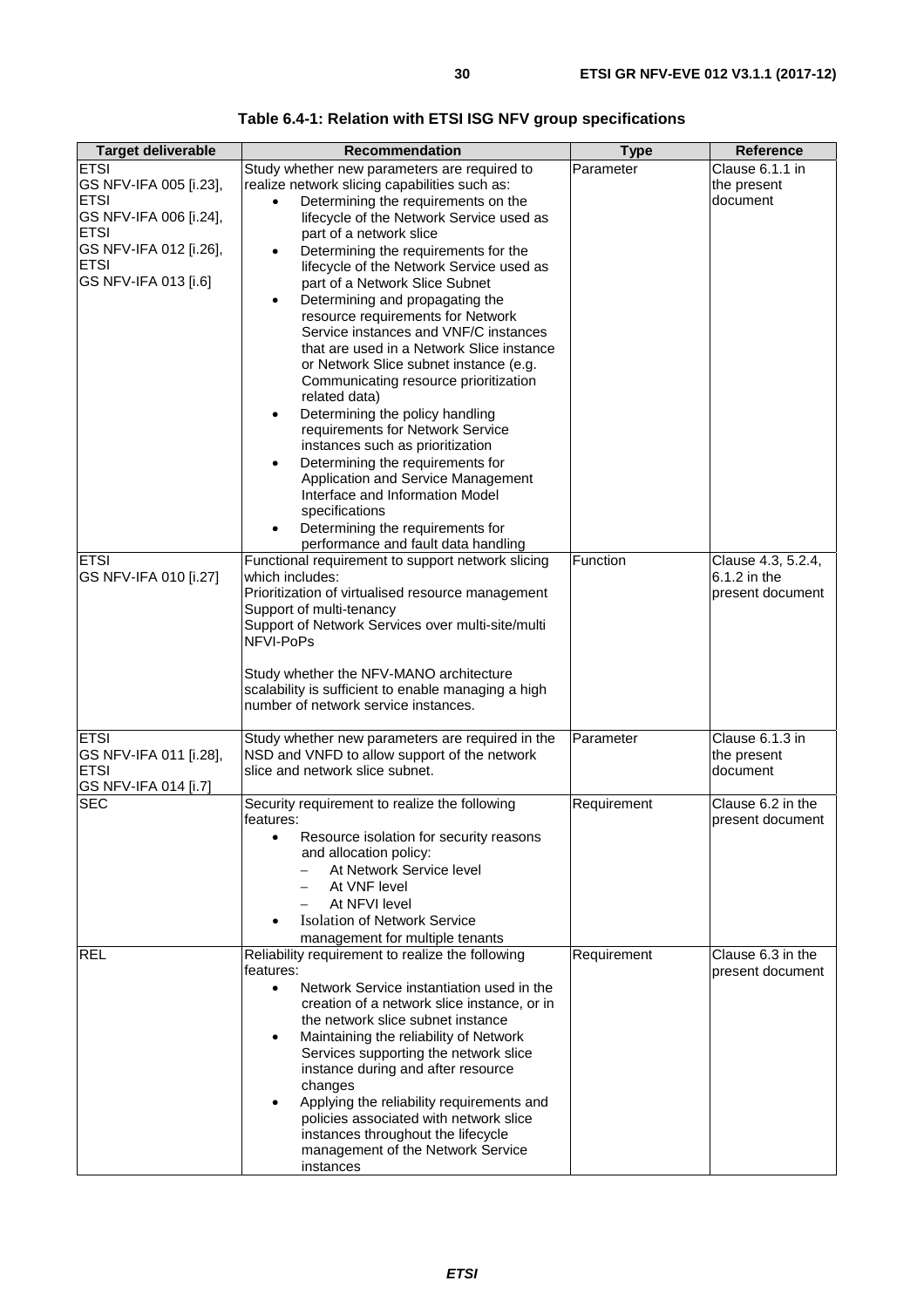# <span id="page-30-0"></span>7 Conclusion

The objective of the present document is to figure out a gap between the current NFV specifications and the requirements to be fulfilled by an NFV system to support network slicing use cases described by external organizations. The present document analyses a set of use cases and provides a set of recommendations on the evolution of NFV specifications to enable supporting the network slicing feature.

The set of recommendations identified in clause 6 indicates the need to perform additional normative specification work to address the network slicing feature. The aspects that require further specification work are:

- Recommendations related to reference points and/or interfaces aspects (refer to clause 6.1.1).
- Recommendations related to functional aspects (refer to clause 6.1.2).
- Recommendation related to descriptor aspects (refer to clause 6.1.3).
- Recommendations related to security aspects (refer to clause 6.2).
- Recommendations related to reliability aspects (refer to clause 6.3).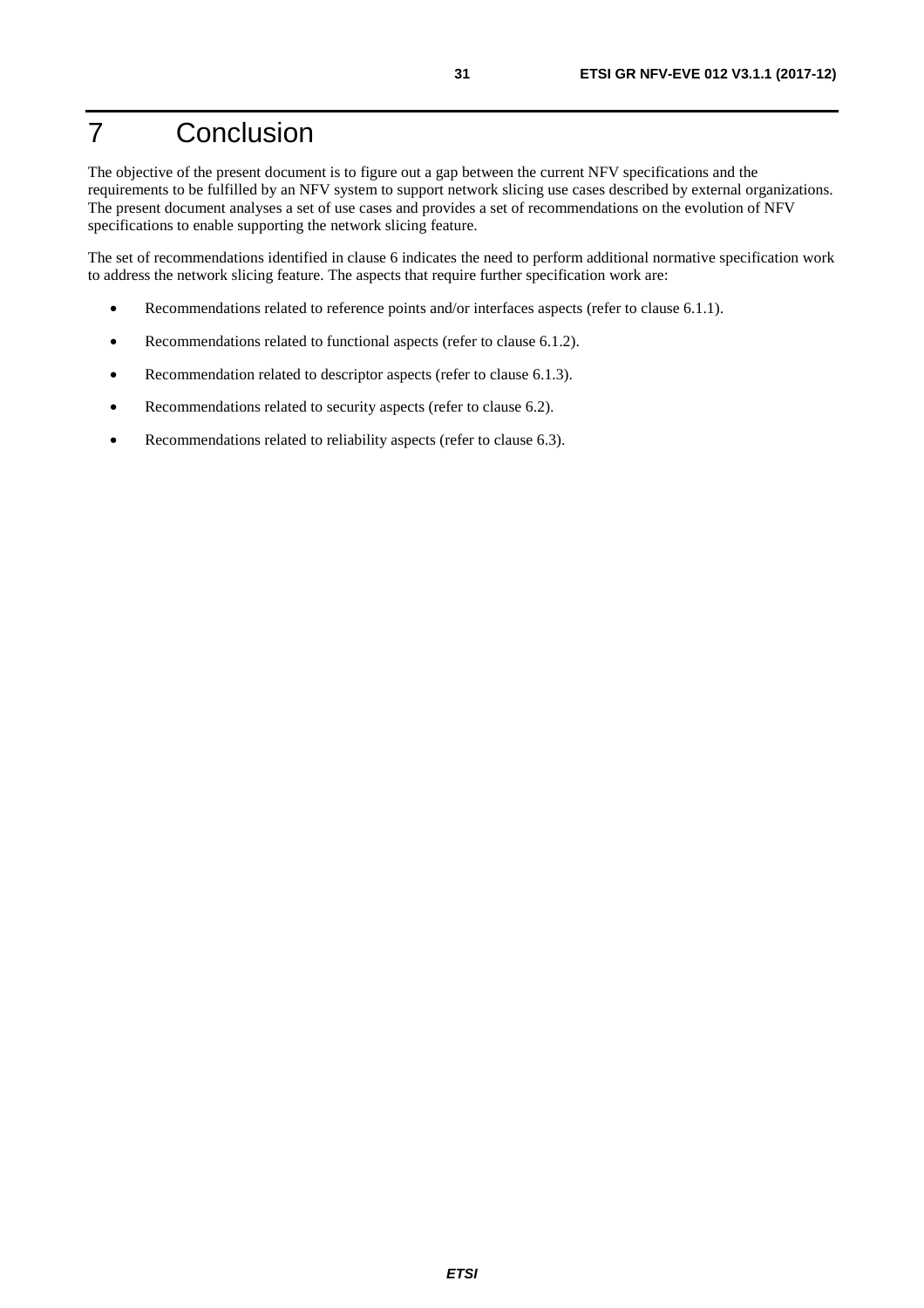# <span id="page-31-0"></span>Annex A: Authors & contributors

The following people have contributed to the present document:

**Rapporteur:** Tetsuya Nakamura, CableLabs

#### **Other contributors:** Amanda Xiang, Huawei

Anatoly Andrianov, Nokia

Anne-Marie Praden, Gemalto

Baoguo Xie, ZTE

Bhumip Khasnabish, ZTE

Bruno Chatras, Orange

Cecilia Corbi, Telecom Italia

Chidung Lac, Orange

Cristina Badulescu, Ericsson

Diego Lopez, Telefonica

Dong Chen, ZTE

Fabrizio Moggio, Telecom Italia

Hui Deng, Huawei

Jesús Folgueira, Telefonica

Jinguo Zhu, ZTE

Jinhua Wu, ZTE

Joan Triay, DOCOMO Communications Labs.

Jordi Pérez-Romero, DAC-UPC

José A. Ordóñez, University of Granada

Juan J. Ramos, University of Granada

Juan M. López-Soler, University of Granada

Junyi Jiang, Huawei

Lei Zhu, Huawei

Liping Chen, ZTE

Pablo Ameigeiras, University of Granada

Olivier Le Grand, Orange

Oriol Sallent, DAC-UPC

Ramon Ferrús, DAC-UPC

Shaoji Ni, Huawei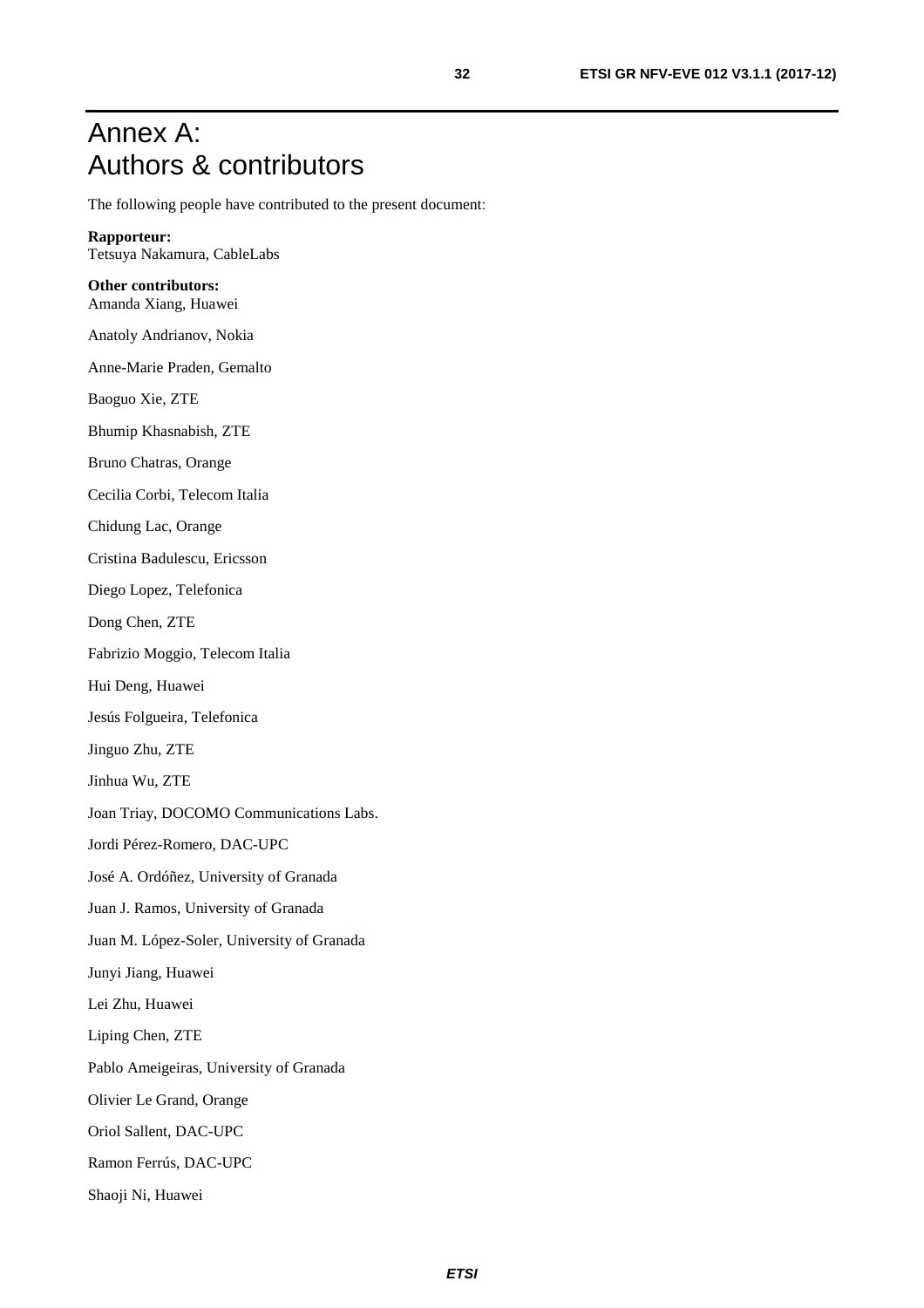Sibylle Schaller, NEC

Ulrich Kleber, Huawei

Zarrar Yousaf, NEC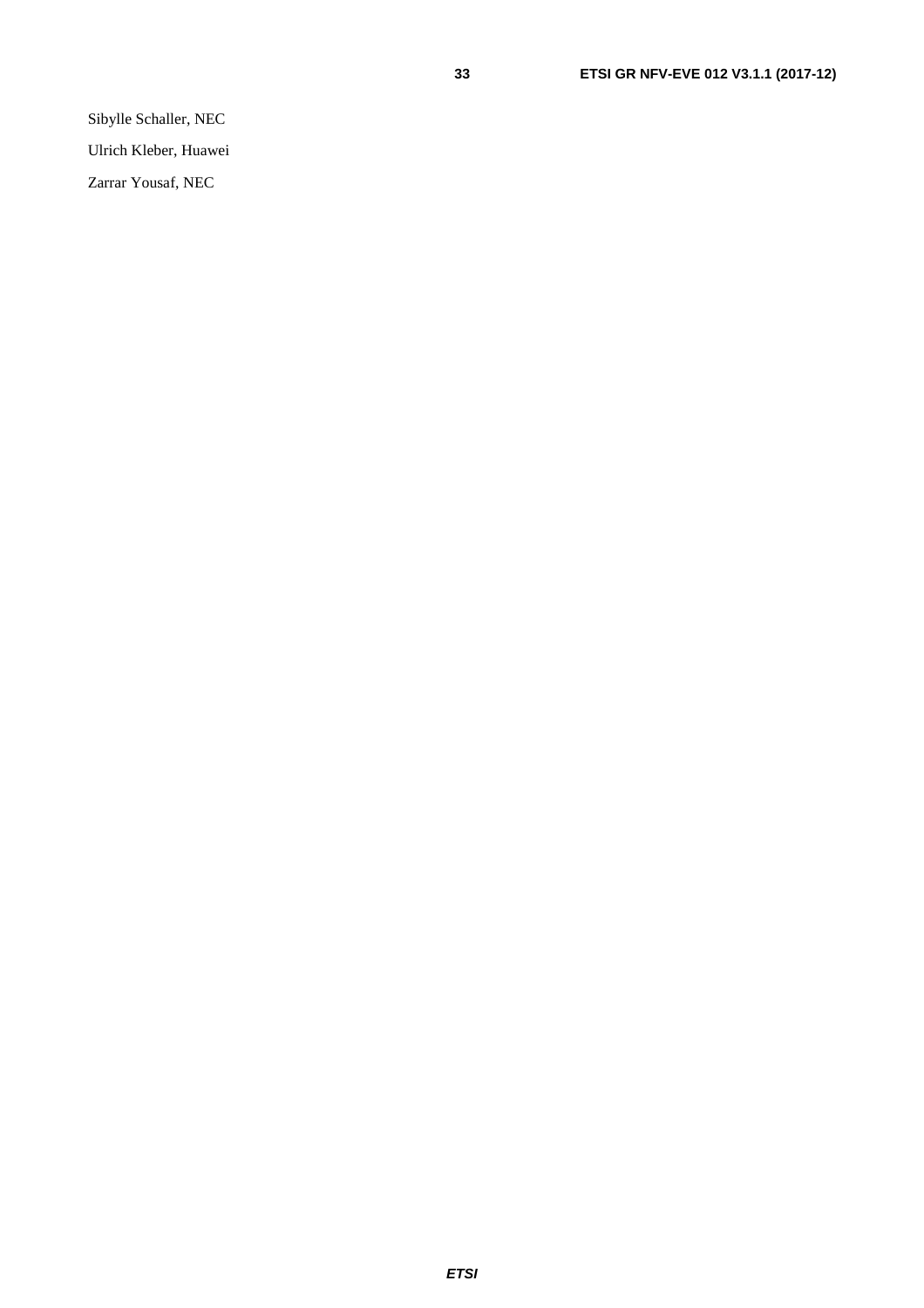# <span id="page-33-0"></span>Annex B: Change History

| <b>Version</b><br>Date                                                                         |        | Information about changes                                                                      |  |  |  |  |  |
|------------------------------------------------------------------------------------------------|--------|------------------------------------------------------------------------------------------------|--|--|--|--|--|
| March, 2017                                                                                    | 0.0.1  | ToC added                                                                                      |  |  |  |  |  |
| April, 2017                                                                                    | 0.0.2  | Editor's notes and clause 4.2.1 added                                                          |  |  |  |  |  |
|                                                                                                | 0.0.3  | Clause 2.2 added and clause 4.2.1 revised                                                      |  |  |  |  |  |
| May, 2017                                                                                      | 0.0.4  | Clause 2.2, clause 4.2.2, clause 5.2, clause 5.3, and clause 5.4 added                         |  |  |  |  |  |
| June, 2017                                                                                     | 0.0.5  | Clause 5.3 revised and clause 5.5 added                                                        |  |  |  |  |  |
|                                                                                                | 0.0.6  | Clause 4.2.1 revised and clause 4.2.3, 4.3.1, 5.2.4 and 5.6 added                              |  |  |  |  |  |
|                                                                                                | 0.0.7  | Clause 5.2.5, 5.7 and 6.1 added                                                                |  |  |  |  |  |
| <b>July, 2017</b>                                                                              | 0.0.8  | Clause 5.8 added                                                                               |  |  |  |  |  |
|                                                                                                | 0.0.9  | Clause 2.2 revised and clause 4.2.4 added                                                      |  |  |  |  |  |
| August, 2017<br>0.0.10<br>Clause 2.2 revised and clause 4.3.2, 5.2.2, and 5.3.3 added          |        |                                                                                                |  |  |  |  |  |
|                                                                                                | 0.0.11 | Clause 5.6 and 6.1.1 revised and clause 5.2.3 added and clause 4 re-structured                 |  |  |  |  |  |
| September, 2017                                                                                | 0.0.12 | Clause 2.2 and 5.6 revised and clause 5.7 and 6.2 added and clause 4.3 added                   |  |  |  |  |  |
|                                                                                                | 0.1.0  | Clause 3.2, 4.2.3, 5.7.5, 6.1, 6.2 revised and Clause 6.3, 6.4, 7 added and status             |  |  |  |  |  |
|                                                                                                |        | changed to stable                                                                              |  |  |  |  |  |
| October, 2017                                                                                  | 0.1.1  | Clause 2.2 revised and clause 4.3 added                                                        |  |  |  |  |  |
|                                                                                                | 0.1.2  | Clause 4.2.3, 5.2.5, and 5.3.4 revised                                                         |  |  |  |  |  |
| Clause 5.3, 5.4, 5.5, 5.7, and 6.4 revised and editorial correction<br>0.1.3<br>November, 2017 |        |                                                                                                |  |  |  |  |  |
| December, 2017                                                                                 | 3.1.1  | Clause 4, 5.2, 5.3, 6.1, and 6.4 revised and editorial correction, and publish the<br>document |  |  |  |  |  |